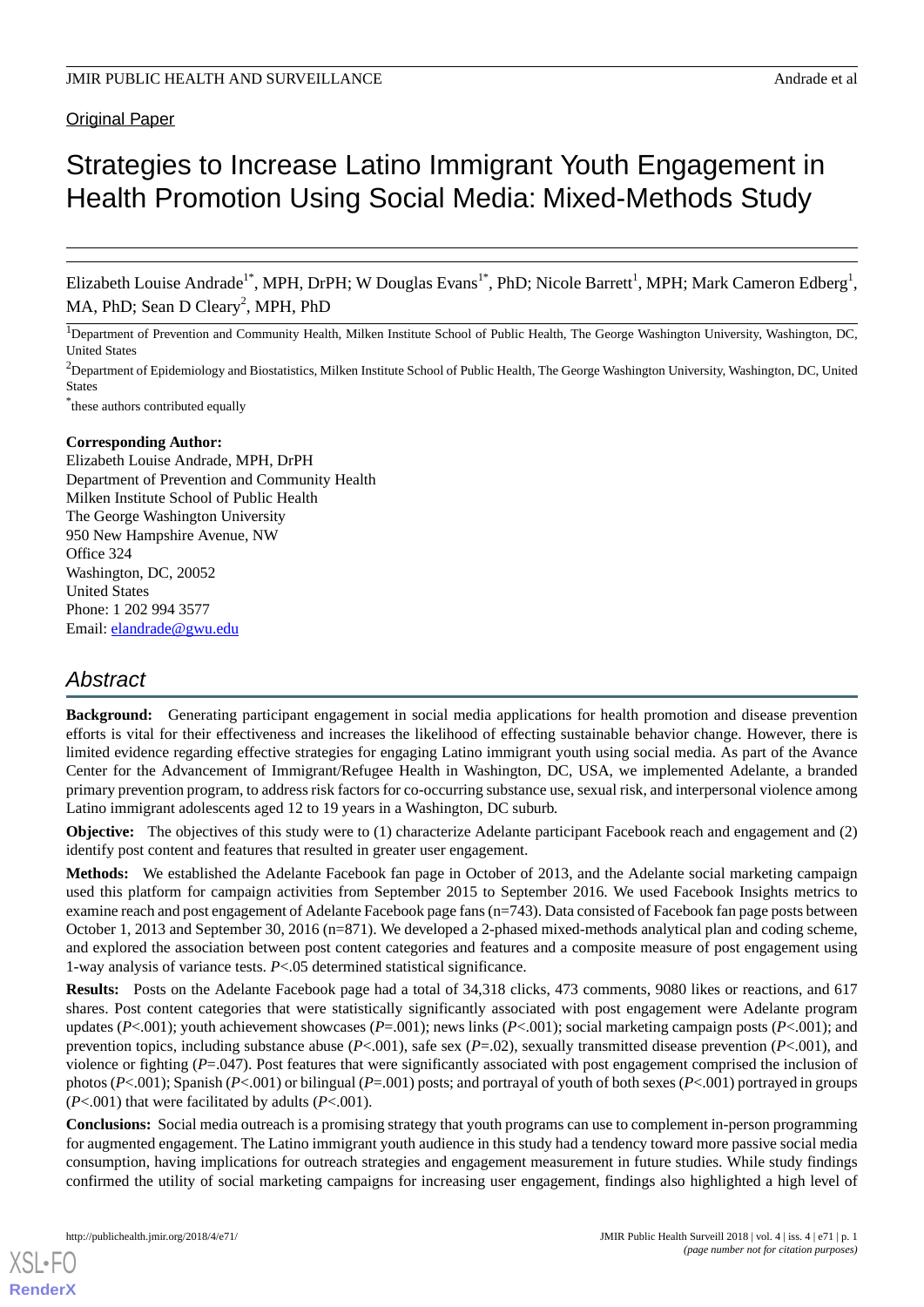engagement among youth with posts that covered casual, day-to-day program activity participation. This finding identifies an underexplored area that should be considered for health messaging, and also supports interventions that use peer-to-peer and user-generated health promotion approaches.

*(JMIR Public Health Surveill 2018;4(4):e71)* doi: **[10.2196/publichealth.9332](http://dx.doi.org/10.2196/publichealth.9332)** 

#### **KEYWORDS**

social media; health promotion; Latinos; immigrants; adolescent; Hispanic Americans; emigrants and immigrants; adolescent health

# *Introduction*

#### **Background**

Social media has numerous applications for health promotion and disease prevention efforts, and the benefits of using social media for public health communication have been documented [[1](#page-7-0)[-4](#page-7-1)]. Results of health promotion efforts delivered via social media or using digital technologies have demonstrated increases in health knowledge [\[5](#page-7-2)[-7](#page-7-3)], have assisted users with chronic disease management [\[8](#page-7-4)], and have led to improvements in health-related practices [[9](#page-7-5)[,10](#page-7-6)]. The use of digital technologies, such as mobile phone-based interventions, has also achieved outcomes such as increased adherence to treatments and increased engagement with behavior change interventions [[11\]](#page-7-7). Social media platforms have been highly useful for increasing peer, social, and emotional support [[12-](#page-7-8)[22\]](#page-8-0) and for reaching marginalized and underserved audiences while also connecting low-literacy groups [[23](#page-8-1)[-32](#page-8-2)] to information and resources.

Generating participant engagement is vital for effective health promotion whereby, through captivating an audience's attention, we can go beyond simply reaching an audience to influencing sustainable changes in health behaviors [\[33](#page-8-3)]. However, engagement is an understudied area, and there are gaps in the literature regarding strategies that lead to greater engagement, especially among underserved populations [\[34](#page-8-4)-[37\]](#page-9-0). Research has indicated that participants are more likely to be engaged when there is connectivity and multiple points of contact between participant and program; participation is easy yet rewarding; and participants are interested in and identify with the messages being conveyed or a program's brand [[34\]](#page-8-4). Engagement of youth populations plays an integral role in healthy cognitive, social, and emotional development; can provide opportunities for the acquisition of skills and increased confidence; and can result in youth contributing to their communities [\[35](#page-8-5)[-45](#page-9-1)].

Social media has many attributes that may potentially increase engagement for health promotion and disease prevention programs. First and foremost, social media is ubiquitous and can reach very large audiences, enabling broad dissemination of health information and messaging [\[46](#page-9-2)-[49\]](#page-9-3). Social media messages can be highly personalized and tailored to the interests of specific audiences, including peer groups. Social networks can also be leveraged to further amplify dissemination, increase interaction with other users from a targeted group [[47](#page-9-4)[,50](#page-9-5)-[53\]](#page-9-6), and augment the credibility of information shared between known contacts [\[54](#page-9-7),[55\]](#page-9-8). Importantly, social media can be used to augment in-person programming to increase the effectiveness

of health promotion programs seeking to change health-related behaviors [\[2](#page-7-9),[4,](#page-7-1)[56](#page-9-9)[-59](#page-9-10)].

Similar to the general public, youth populations appear to be amenable to receiving health-related information on social media [[31,](#page-8-6)[60-](#page-9-11)[62\]](#page-10-0). Thus, understanding tactics that can increase engagement in health promotion programs for young audiences via social media will ensure effective use of this tool. Identifying predictors of social media engagement can guide the development of content and use of features that have high appeal for young audiences. Past research has identified some strategies for successful user engagement, including encouraging high levels of social media activity, individual user interaction, and interaction through posing questions or calls to action; using multimedia content; highlighting celebrity involvement; tagging users in posts; targeting messages to specific audiences; using strategic message framing; leveraging targeted outreach campaigns; using humor or shock appeals; and storytelling. However, few studies have focused on social media engagement for Latino immigrant adolescents [\[63](#page-10-1)-[68\]](#page-10-2).

Latino adolescents are an important and growing population in the United States. The United States Census Bureau estimated that, by 2050, Latinos will constitute 34% of the US adolescent population between the ages of 10 and 19 years [[69\]](#page-10-3). Yet Latino adolescents continue to experience numerous health disparities, have more limited engagement in health promotion, and have lower rates of health care utilization [\[70](#page-10-4)[-80](#page-10-5)]. Despite pervasive access to mobile technology and widespread use of social media by Latino adolescents, there is little evidence establishing the best ways to engage with this audience using social media, highlighting the importance of further exploration of this area [[1](#page-7-0)[,81](#page-10-6)-[90\]](#page-11-0). The literature base exploring engagement through social media of Latino *immigrants*, a subgroup of Latinos who have more recently immigrated to the United States, is even more limited. The immigrant subgroup should be distinguished from Latino subgroups that have a more established presence in the United States, sometimes for generations. Recent immigrants tend to be harder to reach with health promotion programs, since they are more likely to experience a unique set of risk factors that contribute to health disparities [[91-](#page-11-1)[93\]](#page-11-2). Social media outreach has the potential to engage Latino immigrant adolescents in health promotion efforts, contributing to youth-centered initiatives that use tested engagement strategies and more meaningful experiences for this group of young people [[38\]](#page-9-12).

#### **Objective**

In this study, we explored Facebook engagement for a branded primary prevention intervention for Latino immigrant youth,

 $XS$  • FO **[RenderX](http://www.renderx.com/)**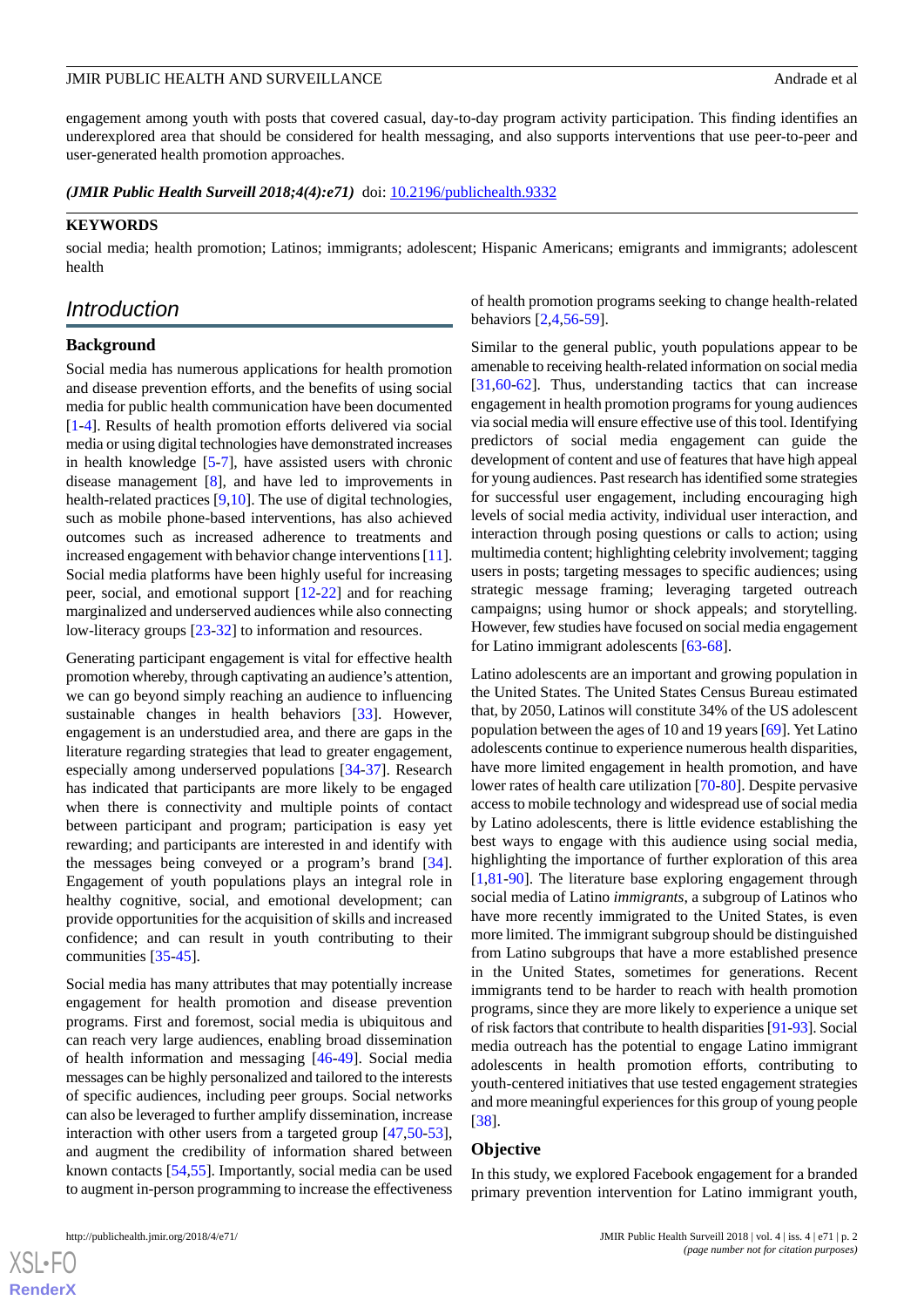called Adelante [[94\]](#page-11-3). The study aims were to (1) characterize Adelante participant Facebook reach and engagement and (2) identify post features and content that resulted in greater user engagement. Ultimately, we sought to formulate predictors of user engagement that would inform future prevention programming and youth outreach strategies using social media.

# *Methods*

# **Adelante Youth Intervention and Social Media**

We developed and implemented the 4-year Adelante primary prevention program to address risk factors for co-occurring substance use, sexual risk, and interpersonal violence among Latino immigrant adolescents, aged 12 to 19 years, living in Langley Park, Maryland, a community close to Washington, DC [\[94](#page-11-3)]. Adelante was grounded in an adapted positive youth development (PYD) framework, using a multilevel, asset-based approach for risk prevention [\[95](#page-11-4),[96\]](#page-11-5). Adelante addressed the following PYD constructs: *competence*, *confidence*, *connection*, and *contribution* (detailed elsewhere) [[94,](#page-11-3)[97](#page-11-6)]. The Adelante intervention consisted of in-person youth and parent programming, case management for high-risk youth and their families, and a social marketing campaign [\[98](#page-11-7)]. Adelante also applied innovative engagement strategies, whereby in-person activities intersected with the Adelante social media network, and participants also created user-generated digital media content informed by the Adelante brand and a foundation laid by previous activities and research [\[94](#page-11-3),[97-](#page-11-6)[103\]](#page-11-8).

We applied social marketing and branding principles for the development and implementation of Adelante components that sought to engage participants in the Adelante brand and program, increase receptivity to prevention messages, and, ultimately, improve Latino adolescent risk-preventive attitudes, norms, and behaviors [[104-](#page-11-9)[106](#page-11-10)]. As part of the overall engagement strategy, we implemented a 1-year social marketing campaign [\[98](#page-11-7)] that incorporated digital and print media advertisements, social media outreach, and the creation of user-generated content in collaboration with Adelante youth ambassadors [[102\]](#page-11-11). Given youths' affinity for digital media, the Adelante program had an active social media presence as a strategy for disseminating prevention messages, engaging the target youth audience in the Adelante brand, and increasing peer-to-peer and peer-to-program connectivity.

This study built on previous research by using Facebook Analytics tools (Facebook, Inc, Menlo Park, CA, USA) to identify post content and features that were associated with higher engagement among fans of the Adelante program's Facebook page. This study expanded our understanding of predictors of engagement that can be applied to future health promotion and disease prevention initiatives with similar Latino immigrant audiences.

# **Study Population**

The study population comprised fans of the Adelante Facebook page, which predominantly included Latino immigrant adolescents aged 12 to 19 years. We recruited fans from the in-person Adelante program and their immediate social networks, which we implemented in the community of Langley

Park, Maryland. Langley Park is a low-income, mostly foreign-born (67.6%) Latino (80%) community [\[107](#page-11-12)]. A recent study by Cleary and colleagues estimated that, among adolescent Latinos aged 12 to 17 years, 66% were recently arrived immigrants, having lived in the United States for 3 years or less, with a large representation from El Salvador (46.53%), Guatemala (32.86%), and Honduras (10.41%; SC, unpublished data, 2017).

## **Adelante Program Facebook Fan Page**

The Adelante Facebook fan page was established in October 2013, and the Adelante social marketing campaign used this platform for a portion of the campaign's activities from September 2015 to September 2016. We used the fan page for ongoing program-related posts, such as recruiting for programs or events; showcasing programmatic activities; disseminating information about social issues or initiatives; sharing information about health, social services, or educational resources and opportunities; and providing opportunities for Adelante staff or peers to provide social support to participants. The social marketing campaign disseminated health-risk and prevention information via social media (related to substance use, sexual risk, and interpersonal violence), and sought to further engage youth through targeted outreach and messaging using advertisements and user-generated video content that featured Adelante youth; contests; highlights of youth stories and achievements; and links to news stories of interest, websites, blog posts, and other resources. We also occasionally boosted posts to explore the utility of this strategy for increasing reach and engagement.

# **Data Collection and Metrics**

Data for this study consisted of Facebook posts on the Adelante fan page between October 1, 2013 and September 30, 2016. We used Facebook Insights metrics to examine the reach and post engagement of Adelante Facebook page fans. Metrics for reach were number of page fans, number of posts, total reach, organic reach, and paid reach. Facebook defines reach as "the number of unique people who see a post" and engagement as "reacting to, sharing, or commenting or clicking on any content" [[108\]](#page-11-13). Paid reach refers to the number of unique people who see a post as a result of advertisements, whereas organic reach does not involve advertisements. We created a composite post engagement dependent variable by summing post clicks, reactions, comments, and shares. Adelante research methods and protocols underwent the George Washington University Institutional Review Board review and approval process for the protection of human subjects (study number 111139; Washington, DC, USA).

#### **Data Analysis**

We developed a 2-phased mixed-methods analysis plan that enabled us to combine quantitative Facebook analytics and assessment of post features with qualitative data from Facebook posts (text, media, and graphics). We exported Facebook data into an Excel database version 2013 (Microsoft Corporation) using NCapture (QSR International Pty Ltd). In phase 1, we coded the data quantitatively using a coding scheme that assigned numeric values to post features, such as purpose of

 $XS$  $\cdot$ FC **[RenderX](http://www.renderx.com/)**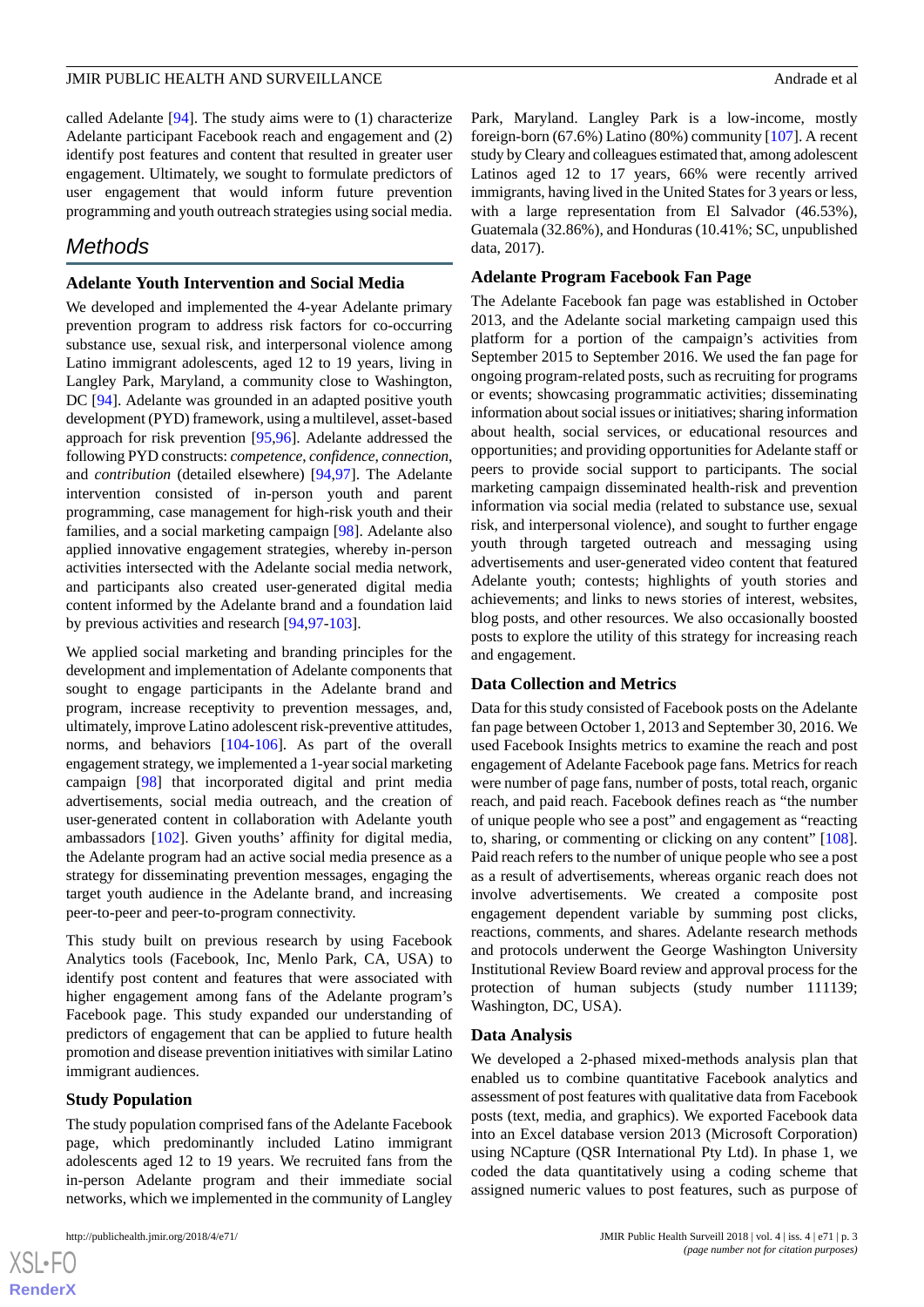## JMIR PUBLIC HEALTH AND SURVEILLANCE Andrew and the state of all the state of all the state of all the state of all the state of all the state of all the state of all the state of all the state of all the state of all the s

the post or language used (Spanish, English, or both; [Table 1\)](#page-3-0). In phase 2, we qualitatively coded post text and media, as well

as text and media of external links included in the post.

<span id="page-3-0"></span>

| <b>Table 1.</b> Post content and features coding scheme (phases 1 and 2). |  |
|---------------------------------------------------------------------------|--|
|---------------------------------------------------------------------------|--|

| Phase and content                                 | Features                                                                                                                                                                                                                                                                                                                                                                                |
|---------------------------------------------------|-----------------------------------------------------------------------------------------------------------------------------------------------------------------------------------------------------------------------------------------------------------------------------------------------------------------------------------------------------------------------------------------|
| <b>Phase 1</b>                                    |                                                                                                                                                                                                                                                                                                                                                                                         |
| Language used                                     | English, Spanish, bilingual                                                                                                                                                                                                                                                                                                                                                             |
| Post tone                                         | Positive, negative                                                                                                                                                                                                                                                                                                                                                                      |
| Purpose of post                                   | Program announcement, program activity sharing, health or social service promotion, internship or educational<br>opportunity advertisements, health education or promotion, contest, youth achievement or story highlight, news<br>story sharing, awareness raising or social issue advocating, and campaign messaging                                                                  |
| Phase 2                                           |                                                                                                                                                                                                                                                                                                                                                                                         |
| Prevention topic                                  | Sexual health: sexually transmitted diseases, pregnancy and birth control, safe sex (condom use, abstinence), risk<br>prevention; violence: partner violence, bullying, peer violence or fighting, risk prevention; substance abuse: factual<br>information, risks of substance use, risk prevention; mental health: factual information, symptoms, sources of help,<br>risk prevention |
| Positive youth development<br>framework construct | Confidence; contribution (attitudes and action); competence (athletics, civic action, school, family, multicultural<br>efficacy); connection (romantic partner, community, social and cultural, school, friends and peers, family)                                                                                                                                                      |
| People portrayed                                  | Individuals or groups; gender (male, female, both male and female); adults and youth                                                                                                                                                                                                                                                                                                    |

Posts were coded according to prevention topic, PYD construct, people portrayed in the post, and whether the post was boosted or not ([Table 1](#page-3-0)). For the qualitative coding, we used NVivo software version 16 (QSR International Pty Ltd). After qualitative coding was complete, we used NVivo software to convert qualitative coding to a quantitative format. We then combined this quantitative dataset with the quantitative dataset from phase 1 for analysis.

Following data coding, we examined the distribution for the post engagement dependent variable and all independent variables. All variables were not normally distributed but did have a similar pattern (or shape) of distribution. Given the nonnormal distribution, and with all of the assumptions being met, we decided to use the nonparametric Mann-Whitney *U* test to identify statistically significantly different median scores between groups (yes or no for a particular post content or feature) for post content category or feature (dichotomous independent variables) by post engagement (continuous dependent variable). We conducted the analysis using IBM SPSS version 19 (IBM Corporation). *P*<.05 determined statistical significance.

# *Results*

The Adelante Facebook page reached a total of 743 fans with 871 posts. The total reach was 247,212 users, including an organic reach of 163,698 unique users (representing 850 posts) and a paid reach of 83,514 unique users (representing 21 posts). A total of 213 posts were made as a part of the 1-year social marketing campaign. Regarding overall engagement metrics, there were 34,318 post clicks, 473 post comments, 9080 post likes or reactions, and 617 post shares.

As [Table 2](#page-4-0) shows, posts that provided updates about program activities that had occurred recently garnered a lot of interest from Adelante Facebook fans. These posts tended to occur during, or immediately following, program activities, and the posts usually contained photos of youth participating in group activities that were facilitated by an adult. The images in program update posts also portrayed youth enjoying time with their peers in groups of male and female youth, which reflects scenarios of how youth in the study community most commonly socialize. Statistically significant differences in engagement for posts targeting PYD constructs of connection-peer and competence-physical activity can be explained by youths' interest in a highly popular program activity—soccer teams and tournaments—which were promoted on social media [\(Table 3\)](#page-5-0). Fans were also interested in seeing youth participating in career workshops and internships (competence-workplace) and youth contributing to their communities through volunteering or community cleanups (contribution-action). Posts that showcased Adelante youths' personal stories and achievements were also engaging to Facebook fans.

Posts that were part of the Adelante social marketing campaign were also engaging to youth. These posts often contained photos, videos, and branded advertisements that portrayed local Adelante youth, whom participants knew firsthand, thus likely increasing youth interest. These posts also included content that promoted PYD-informed messages, and disseminated information related to health promotion and risk prevention. The most engaging topics included in posts were substance abuse prevention (a main focus of the Adelante program), safe sex and sexually transmitted disease prevention, and violence prevention—specifically, fighting. Topics that were less engaging were mental health, pregnancy prevention, bullying, and partner violence, which are very surprising given our experience working with this population.

**[RenderX](http://www.renderx.com/)**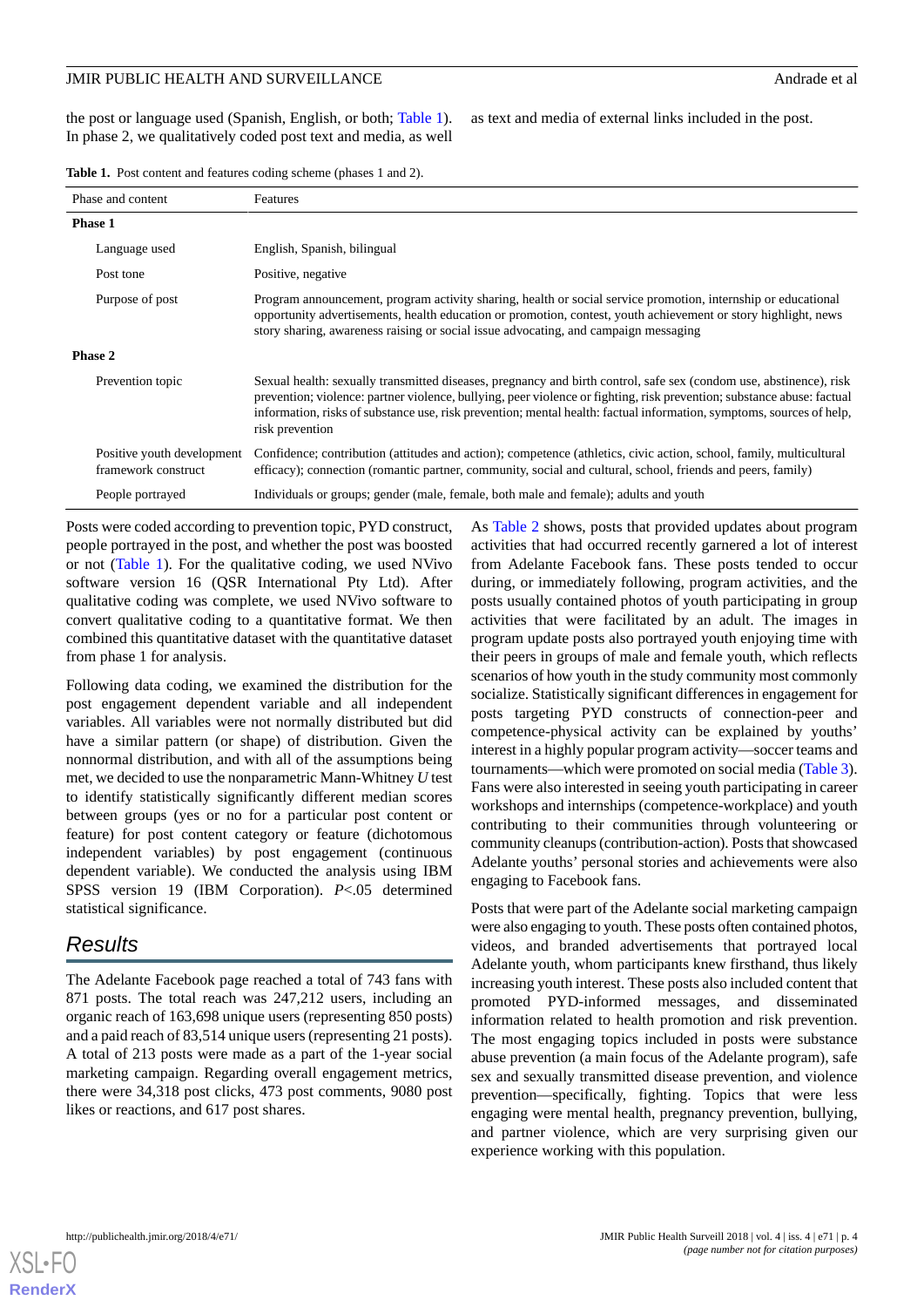<span id="page-4-0"></span>**Table 2.** Results: post content variables and user engagement.

| Post purpose                                    | 229(26.3)  |         |
|-------------------------------------------------|------------|---------|
|                                                 |            |         |
| Program announcement or reminder                |            | .53     |
| Program updates                                 | 235(27.0)  | < 0.001 |
| Service or resource promotion                   | 89 (10.2)  | .17     |
| Health education or promotion                   | 93 (10.7)  | .52     |
| Contest                                         | 32(3.7)    | .32     |
| Youth Achievement showcase                      | 49(5.6)    | .001    |
| News link                                       | 92(10.6)   | < 0.001 |
| Social issue awareness raising                  | 143 (16.4) | .79     |
| Campaign post                                   | 213 (24.4) | < .001  |
| <b>Prevention topic</b>                         |            |         |
| Substance abuse                                 | 73 (8.4)   | < .001  |
| Mental health                                   | 46(5.3)    | .10     |
| Safe sex                                        | 30(3.4)    | .02     |
| Sexually transmitted diseases                   | 24(2.8)    | < 0.001 |
| Pregnancy prevention                            | 31(3.6)    | .11     |
| Violence-bullying                               | 29(3.3)    | .40     |
| Violence-fighting                               | 13(1.5)    | .047    |
| Violence-partner                                | 15(1.7)    | .20     |
| Positive youth development framework constructs |            |         |
| Competence                                      | 173 (19.9) | .31     |
| Competence-physical activity                    | 30(3.4)    | .005    |
| Competence-school                               | 24(2.8)    | .50     |
| Competence-workplace                            | 40(4.6)    | .003    |
| Confidence                                      | 172(19.7)  | < .001  |
| Connection                                      | 365 (41.9) | < .001  |
| Connection-family                               | 38(4.4)    | .22     |
| Connection-peer                                 | 184(21.1)  | < .001  |
| Contribution                                    | 87 (10.0)  | .87     |
| Contribution-action                             | 33(3.8)    | .04     |

Adelante program participants comprised a mixture of very recently immigrated adolescents to the United States and slightly less recently immigrated youth. Given the makeup of the study community and program participants, Adelante staff emphasized the importance of using a mixed-language strategy for social media outreach, which mirrored in-person programming. Youth Facebook fans tended to show more engagement with posts that

were either bilingual or in Spanish. Program update posts and campaign-specific posts incorporated the use of both Spanish and English, and this approach appears to have resonated well with this audience. Interestingly, there was no difference in engagement between posts that had a positive tone and those that had a negative tone.

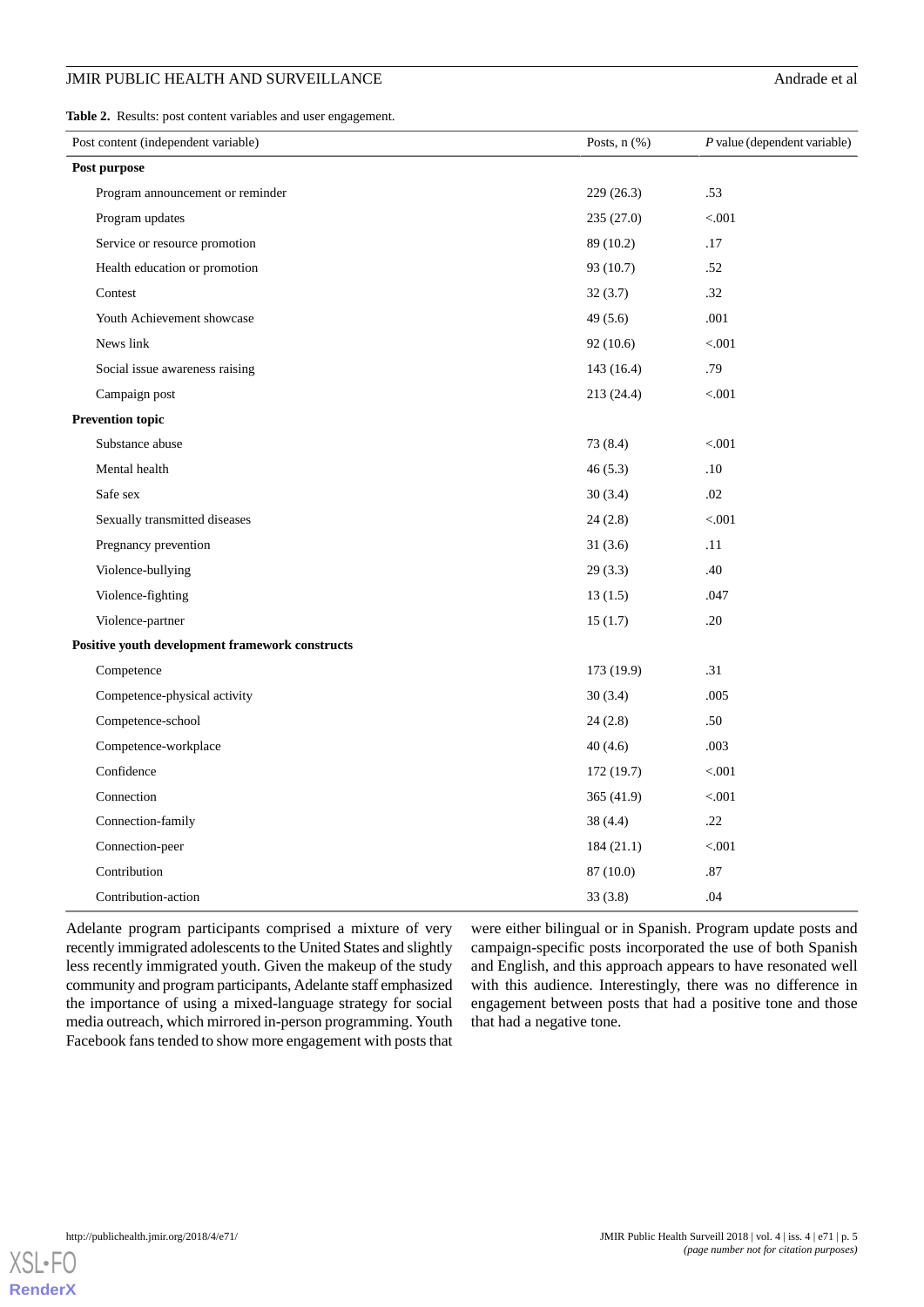#### JMIR PUBLIC HEALTH AND SURVEILLANCE Andrew and the state of all the state of all the state of all the state of all the state of all the state of all the state of all the state of all the state of all the state of all the s

<span id="page-5-0"></span>**Table 3.** Results: post feature variables and user engagement.

| Post feature (independent variable) | Posts, $n$ $(\%)$ | $P$ value (dependent variable) |
|-------------------------------------|-------------------|--------------------------------|
| Multimedia content                  |                   |                                |
| Video                               | 88 (10.1)         | .25                            |
| Photo                               | 574 (66.0)        | $< 001$                        |
| External link                       | 193 (22.2)        | $< 001$                        |
| Language used                       |                   |                                |
| English                             | 241 (27.7)        | .56                            |
| Spanish                             | 171 (19.6)        | < 0.001                        |
| Bilingual                           | 380 (43.6)        | .001                           |
| Post tone                           |                   |                                |
| Positive                            | 480 (55.1)        | .001                           |
| Negative                            | 82 (9.4)          | .001                           |
| People portrayed                    |                   |                                |
| Female only                         | 108(12.4)         | .05                            |
| Male only                           | 110(12.6)         | .43                            |
| Male and female                     | 254(29.2)         | $< 001$                        |
| Group of youth                      | 342 (39.3)        | $< 001$                        |
| Individuals                         | 140(16.1)         | .61                            |
| Adults                              | 298 (34.2)        | < 0.001                        |

# *Discussion*

## **Principal Findings**

Social media use has become increasingly popular among young audiences, and Latino youth in the United States have been found to have nearly universal use of social media, making this method of communication essential for public health programs targeting this population [\[79](#page-10-7),[82\]](#page-10-8). Youth-oriented programs that incorporate social media outreach and engagement strategies extend beyond traditional in-person programming by opening a door to youth in the broader community who want and need health-related programming. This is particularly relevant for addressing health disparities among populations, such as recently arrived immigrants, who are more likely to be unaware of or disengaged from traditional health programming and potentially experience numerous barriers to participation.

Results for study aim 1 indicate that social media appears to be a useful tool for engaging Latino immigrant youth in health promotion programming. These levels of reach and engagement are on par with those seen in other studies examining health promotion efforts using social media [\[2](#page-7-9),[57](#page-9-13)[-59](#page-9-10),[63-](#page-10-1)[66](#page-10-9)]. Given that there are limited efforts targeting Latino immigrant adolescents through social media engagement, it is difficult to compare engagement observed in this study with that of other studies. However, this pilot effort serves as a starting point by which we can gauge reach and engagement of future efforts; it also provides guidance on content, features, and strategies to include in subsequent interventions. Despite the existence of numerous barriers to participation in traditional in-person programming, we were able to achieve a reasonable level of engagement through the Adelante Facebook page. This

amplified the in-person programming, permitted the dissemination of branded prevention messages to youth, and combatted potential social, linguistic, and cultural isolation that this group of youth experiences through increased interaction with peers and program implementers in the Adelante digital network.

When characterizing social media consumption, Adelante youth Facebook fans tended to be more passive consumers of social media content, as opposed to active content contributors. Fans seemed more willing to interact with posts through clicks and likes but were potentially more hesitant to comment, share posts with their networks, or independently post user-generated content. This finding is consistent with other research and the phenomenon of "online identity management" described by Fergie et al, whereby youth described a complex vetting process to ensure that social media content they created was in line with their online persona [\[109](#page-11-14)]. Future youth programming should consider this finding and take steps to examine the concordance between youths' personal brands and the established program brand, and how they intersect. Otherwise, this is a potential barrier for programs that ask youth to use their personal digital networks for dissemination of peer-to-peer prevention messages, such as the Living the Example youth ambassadors drug prevention program [[110\]](#page-12-0). The more limited commenting and sharing by youth in our study may also indicate a potential hesitance among youth to be more actively engaged (sharing and commenting) on fan pages that are potentially viewable by a public audience. Future programs reaching high-risk youth populations should consider using Facebook closed groups instead of fan pages to increase the interactivity and engagement of youth in the group [\[111](#page-12-1)]. In contrast to our previous research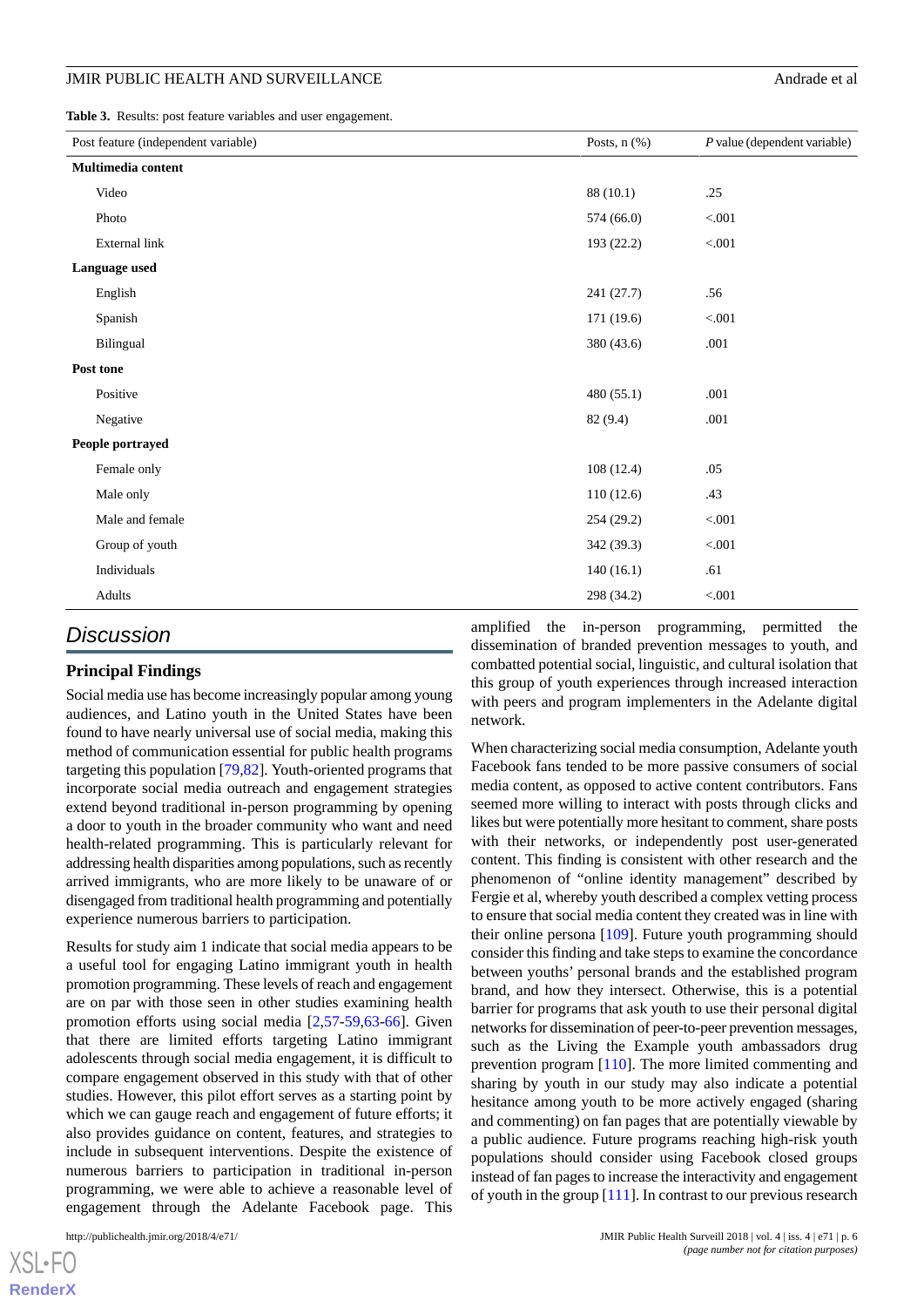with this population, which suggested that this audience would be interested in social media-based contests, contest-related posts did not produce significant user engagement. This may be explained by the audience's patterns of passive social media consumption, discussed above. The contests sought to reward active engagement (likes or reactions, shares, comments, and user-generated content), but this call to action may have been incompatible with youth preferences of "lurking" on social media instead of engaging more actively. Future efforts should consider this potential tendency of passive social media consumption when determining programmatic targets and when deciding on mechanisms to increase engagement (eg, contests, posing questions, requesting post comments and shares, or use of closed groups).

Past research has identified some strategies for successful user engagement, including high sustained levels of social media activity [[63\]](#page-10-1) and targeted social media campaigns [\[64](#page-10-10)]. Results from study aim 2 highlighted that, for this audience, engagement was achieved both for posts that captured ongoing, day-to-day Adelante program activities and for planned, targeted social marketing campaign posts that featured local youth in campaign imagery. Building on this audience's affinity for seeing themselves and their friends in posts, youth were more engaged in posts that highlighted program-related group activities that showed them and their friends having fun. These posts almost always included photos of program-related activities, which included interactive prevention workshops, academic tutoring, playing sports, user-generated video development, or being involved in other recreational activities. These posts also portrayed youth who were in the Facebook fans' proximal peer networks and program activities taking place at familiar locations within their immediate community setting. The Adelante Facebook page served as a social extension of the in-person programming, where youth could see their friends and stay in touch. The success of certain post features, such as program updates or campaign posts, could be, in part, explained by the portrayal of recognizable youth from their community and school, and the use of local community visual imagery. For future efforts, we recommend collaboration with audience members in order to capture compelling imagery for posts and incorporation of audience-engaged content to result in higher engagement. We also recommend strategic incorporation of prevention messaging or other health promotion content into regular casual, habitual posts that keep participants connected with their friends. Furthermore, these findings bode well for interventions seeking to use peer-to-peer models for health promotion via social media.

Social media has also become an important mechanism for conveying health information, making audience engagement paramount for the utility of this strategy [[5-](#page-7-2)[7,](#page-7-3)[31,](#page-8-6)[47](#page-9-4)[,60](#page-9-11)-[62\]](#page-10-0). According to study aim 2 results, posts that resonated with this audience featured health and prevention information related to substance abuse, sexually transmitted disease prevention and safe sex, and violence prevention. Lack of engagement in certain topics, such as mental health and pregnancy prevention, was surprising, given that these topics were expressed as priorities by Adelante youth. Further analysis will be needed to explain diminished engagement for these topics. Regardless, we think

 $XS$ -FO **[RenderX](http://www.renderx.com/)**

that it is important for future efforts to carefully consider how health information can be packaged to increase the likelihood that young Latino immigrant audiences will consume this media and subsequently be exposed to the intended prevention messaging.

Our campaign formative research indicated that a mixed-language strategy would be the best option for this audience. For posts overall, Spanish-language and bilingual posts were more engaging than English-language posts, supporting our use of a mixed-language strategy, especially for communities that are diverse in terms of primary language spoken (English or Spanish) and have a large bilingual audience segment. Higher engagement with Spanish-language content for posts overall supports the finding from our formative research, where we were advised to "lean" toward more Spanish if we wanted to reach everyone, with the rationale that even English-dominant youth understand Spanish. Our prior research also suggested that the use of positive tone in posts would be more appealing to youth; however, we did not see any statistically significant differences in engagement between posts with a positive tone and posts with a negative tone.

#### **Limitations**

The findings of this study should be interpreted in view of its limitations. Adelante intervention participants were predominantly Central American immigrants between the ages of 12 and 19 years living in a low-income, majority foreign-born, and Latino community. While study results are likely useful for research with other Latino adolescent subgroups, results may not necessarily be generalizable to these groups. Furthermore, while a sizeable proportion of Adelante Facebook fans were known participants in the program, some fans were not; it is possible that some fans who were engaged through social media outreach were not from our target audience in terms of geographic location, exact age group, or ethnicity.

Results should also be interpreted within the constraints of the study's design; this social media outreach effort was a pilot demonstration, not a study of intervention outcomes. Thus, with no comparison group or behavioral measures, we are limited in the attribution of campaign effects and in the ability to determine health behavior change beyond initial engagement. Furthermore, youth from the target audience were users of numerous social media platforms, including Snapchat, Instagram, Twitter, and Kik Messenger, to name a few. The Adelante program did also cross-promote messages across platforms, particularly on Instagram and Twitter; however, this study examined only Facebook posts, which is likely an underrepresentation of audience engagement with overall Adelante social media outreach efforts.

#### **Conclusions**

Results from this study indicated that the use of social media is a promising strategy for engaging young Latino immigrants in health promotion efforts. Through gaining an understanding of what post content and features are most appealing to young Latino audiences, social media outreach programmers can offer multiple opportunities for addressing health disparities among populations with additional barriers to engagement. Social media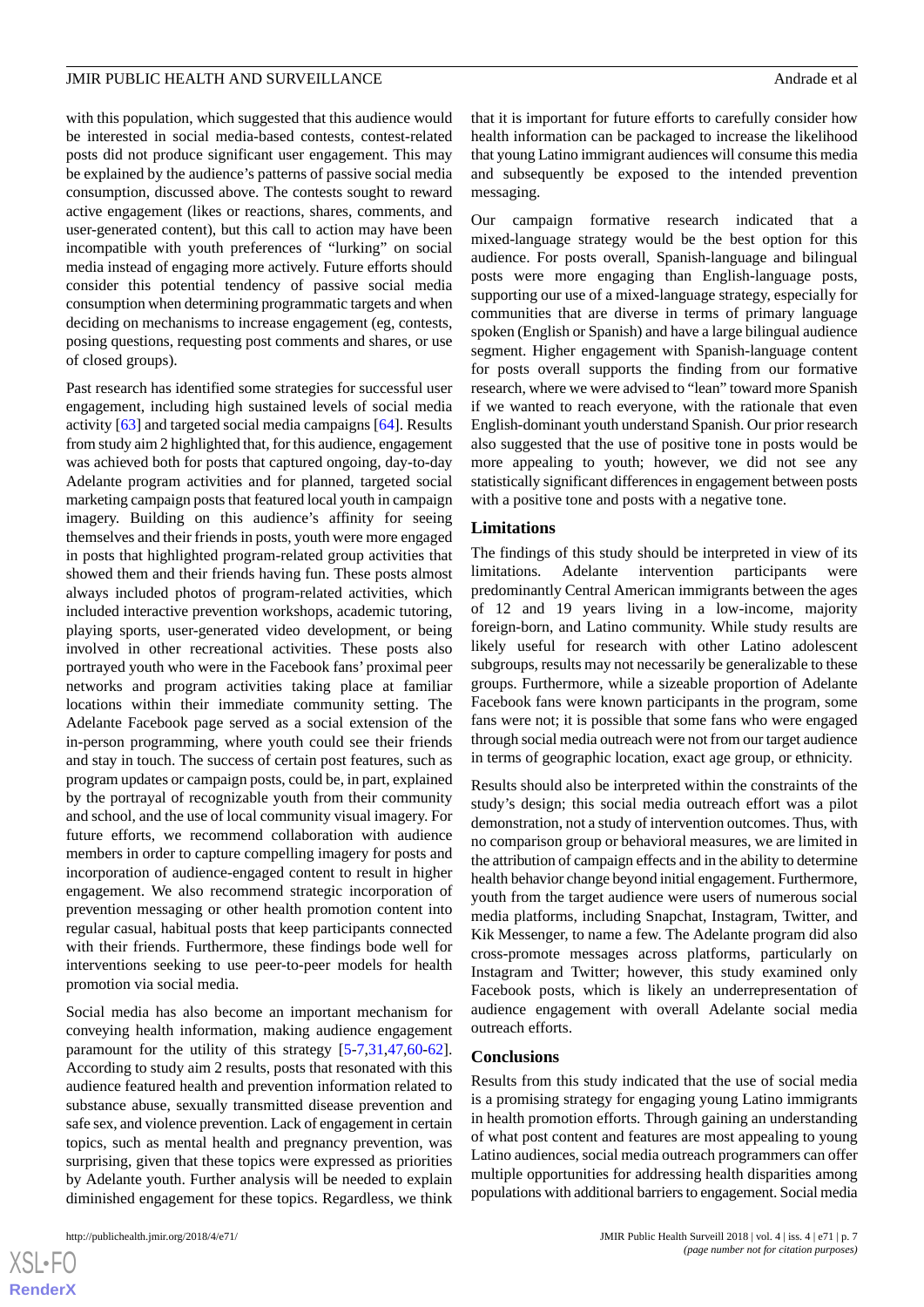habits that include more passive consumption of posts should be considered when conceptualizing future social media outreach strategies and developing measures of engagement that are appropriate for these passive consumption habits. Interventions should consider approaches that can increase participant comfort with more active engagement, such as augmenting privacy through closed social media groups for certain activities where active engagement is sought. Additionally, social media prevention messages and posts should be created in collaboration with community youth, increasing the likelihood that the messages will resonate with this audience and will be compatible with youths' social media engagement habits. This approach would also be more likely to result in posts with content and features that are most engaging for the intended audience.

The literature describes many efforts that seek to disseminate health-related messaging and engage audiences through formal social marketing campaigns. While our study confirmed the utility of campaign posts for youth engagement, our study also highlighted the high level of appeal of posts that covered more casual, day-to-day activities of program youth. Youth were particularly interested in social media posts insofar as they were an extension of the in-person programming: the youth could see the activities that were happening, see photos of themselves or their friends, and feel like part of this peer network. We recommend that programs include online efforts that intersect with in-person programming as a strategy to augment youth engagement. This is a relatively unexplored area that public health practitioners may consider as a mechanism for disseminating health promotion and risk prevention messaging.

# **Acknowledgments**

This study was supported by grant number 1P20MD006898-01 to The George Washington University, Milken Institute School of Public Health, Department of Prevention and Community Health (Principal Investigator: Mark Edberg) from the US National Institute on Minority Health and Health Disparities.

# **Conflicts of Interest**

<span id="page-7-0"></span>None declared.

# **References**

- <span id="page-7-9"></span>1. Maher CA, Lewis LK, Ferrar K, Marshall S, De Bourdeaudhuij I, Vandelanotte C. Are health behavior change interventions that use online social networks effective? A systematic review. J Med Internet Res 2014;16(2):e40 [[FREE Full text](http://www.jmir.org/2014/2/e40/)] [doi: [10.2196/jmir.2952](http://dx.doi.org/10.2196/jmir.2952)] [Medline: [24550083](http://www.ncbi.nlm.nih.gov/entrez/query.fcgi?cmd=Retrieve&db=PubMed&list_uids=24550083&dopt=Abstract)]
- 2. Laranjo L, Arguel A, Neves AL, Gallagher AM, Kaplan R, Mortimer N, et al. The influence of social networking sites on health behavior change: a systematic review and meta-analysis. J Am Med Inform Assoc 2015 Jan;22(1):243-256. [doi: [10.1136/amiajnl-2014-002841](http://dx.doi.org/10.1136/amiajnl-2014-002841)] [Medline: [25005606](http://www.ncbi.nlm.nih.gov/entrez/query.fcgi?cmd=Retrieve&db=PubMed&list_uids=25005606&dopt=Abstract)]
- <span id="page-7-2"></span><span id="page-7-1"></span>3. Balatsoukas P, Kennedy CM, Buchan I, Powell J, Ainsworth J. The role of social network technologies in online health promotion: a narrative review of theoretical and empirical factors influencing intervention effectiveness. J Med Internet Res 2015;17(6):e141 [\[FREE Full text\]](http://www.jmir.org/2015/6/e141/) [doi: [10.2196/jmir.3662](http://dx.doi.org/10.2196/jmir.3662)] [Medline: [26068087\]](http://www.ncbi.nlm.nih.gov/entrez/query.fcgi?cmd=Retrieve&db=PubMed&list_uids=26068087&dopt=Abstract)
- 4. Korda H, Itani Z. Harnessing social media for health promotion and behavior change. Health Promot Pract 2013 Jan;14(1):15-23. [doi: [10.1177/1524839911405850](http://dx.doi.org/10.1177/1524839911405850)] [Medline: [21558472\]](http://www.ncbi.nlm.nih.gov/entrez/query.fcgi?cmd=Retrieve&db=PubMed&list_uids=21558472&dopt=Abstract)
- <span id="page-7-3"></span>5. Bennett GG, Glasgow RE. The delivery of public health interventions via the Internet: actualizing their potential. Annu Rev Public Health 2009;30:273-292. [doi: [10.1146/annurev.publhealth.031308.100235\]](http://dx.doi.org/10.1146/annurev.publhealth.031308.100235) [Medline: [19296777\]](http://www.ncbi.nlm.nih.gov/entrez/query.fcgi?cmd=Retrieve&db=PubMed&list_uids=19296777&dopt=Abstract)
- <span id="page-7-4"></span>6. Evers KE, Prochaska JM, Prochaska JO, Driskell M, Cummins CO, Velicer WF. Strengths and weaknesses of health behavior change programs on the internet. J Health Psychol 2003 Jan;8(1):63-70. [doi: [10.1177/1359105303008001435](http://dx.doi.org/10.1177/1359105303008001435)] [Medline: [22113901](http://www.ncbi.nlm.nih.gov/entrez/query.fcgi?cmd=Retrieve&db=PubMed&list_uids=22113901&dopt=Abstract)]
- <span id="page-7-5"></span>7. Portnoy DB, Scott-Sheldon LAJ, Johnson BT, Carey MP. Computer-delivered interventions for health promotion and behavioral risk reduction: a meta-analysis of 75 randomized controlled trials, 1988-2007. Prev Med 2008 Jul;47(1):3-16 [[FREE Full text](http://europepmc.org/abstract/MED/18403003)] [doi: [10.1016/j.ypmed.2008.02.014\]](http://dx.doi.org/10.1016/j.ypmed.2008.02.014) [Medline: [18403003\]](http://www.ncbi.nlm.nih.gov/entrez/query.fcgi?cmd=Retrieve&db=PubMed&list_uids=18403003&dopt=Abstract)
- <span id="page-7-6"></span>8. Neville R, Greene A, McLeod J, Tracey A, Surie J. Mobile phone text messaging can help young people manage asthma. BMJ 2002 Sep 14;325(7364):600 [\[FREE Full text\]](http://europepmc.org/abstract/MED/12228151) [Medline: [12228151\]](http://www.ncbi.nlm.nih.gov/entrez/query.fcgi?cmd=Retrieve&db=PubMed&list_uids=12228151&dopt=Abstract)
- <span id="page-7-7"></span>9. Norman CD, Maley O, Li X, Skinner HA. Using the internet to assist smoking prevention and cessation in schools: a randomized, controlled trial. Health Psychol 2008 Nov;27(6):799-810. [doi: [10.1037/a0013105\]](http://dx.doi.org/10.1037/a0013105) [Medline: [19025276](http://www.ncbi.nlm.nih.gov/entrez/query.fcgi?cmd=Retrieve&db=PubMed&list_uids=19025276&dopt=Abstract)]
- <span id="page-7-8"></span>10. Whittaker R, Maddison R, McRobbie H, Bullen C, Denny S, Dorey E, et al. A multimedia mobile phone-based youth smoking cessation intervention: findings from content development and piloting studies. J Med Internet Res 2008;10(5):e49 [[FREE Full text](http://www.jmir.org/2008/5/e49/)] [doi: [10.2196/jmir.1007](http://dx.doi.org/10.2196/jmir.1007)] [Medline: [19033148](http://www.ncbi.nlm.nih.gov/entrez/query.fcgi?cmd=Retrieve&db=PubMed&list_uids=19033148&dopt=Abstract)]
- 11. Free C, Phillips G, Galli L, Watson L, Felix L, Edwards P, et al. The effectiveness of mobile-health technology-based health behaviour change or disease management interventions for health care consumers: a systematic review. PLoS Med 2013;10(1):e1001362 [\[FREE Full text](http://dx.plos.org/10.1371/journal.pmed.1001362)] [doi: [10.1371/journal.pmed.1001362](http://dx.doi.org/10.1371/journal.pmed.1001362)] [Medline: [23349621](http://www.ncbi.nlm.nih.gov/entrez/query.fcgi?cmd=Retrieve&db=PubMed&list_uids=23349621&dopt=Abstract)]
- 12. Farmer AD, Bruckner HCEM, Cook MJ, Hearing SD. Social networking sites: a novel portal for communication. Postgrad Med J 2009 Sep;85(1007):455-459. [doi: [10.1136/pgmj.2008.074674](http://dx.doi.org/10.1136/pgmj.2008.074674)] [Medline: [19734511\]](http://www.ncbi.nlm.nih.gov/entrez/query.fcgi?cmd=Retrieve&db=PubMed&list_uids=19734511&dopt=Abstract)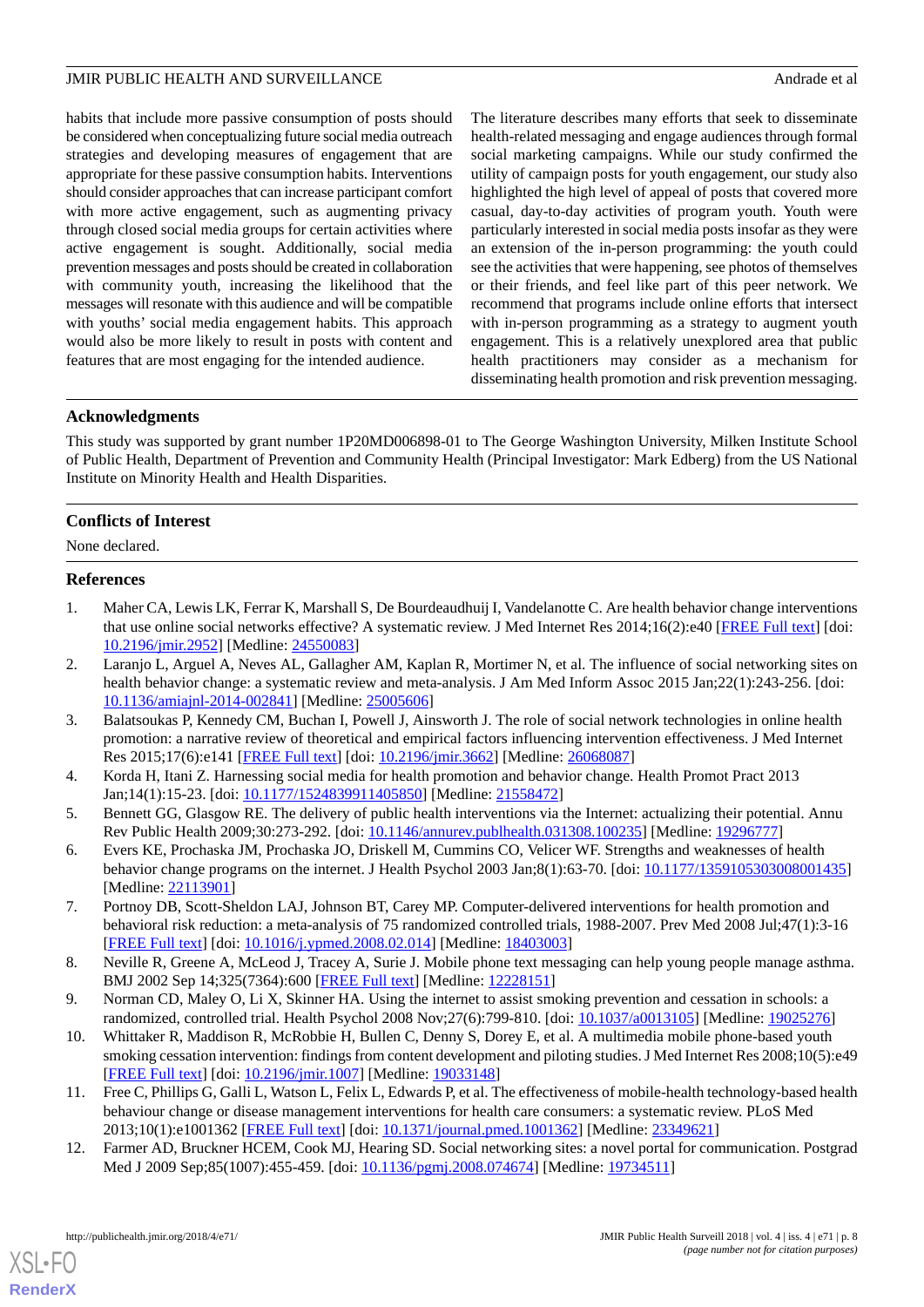- 13. Lupiáñez-Villanueva F, Mayer MA, Torrent J. Opportunities and challenges of Web 2.0 within the health care systems: an empirical exploration. Inform Health Soc Care 2009 Sep;34(3):117-126. [doi: [10.1080/17538150903102265](http://dx.doi.org/10.1080/17538150903102265)] [Medline: [19670002](http://www.ncbi.nlm.nih.gov/entrez/query.fcgi?cmd=Retrieve&db=PubMed&list_uids=19670002&dopt=Abstract)]
- 14. Moen A, Smørdal O, Sem I. Web-based resources for peer support opportunities and challenges. Stud Health Technol Inform 2009;150:302-306. [Medline: [19745318\]](http://www.ncbi.nlm.nih.gov/entrez/query.fcgi?cmd=Retrieve&db=PubMed&list_uids=19745318&dopt=Abstract)
- 15. Nordqvist C, Hanberger L, Timpka T, Nordfeldt S. Health professionals' attitudes towards using a Web 2.0 portal for child and adolescent diabetes care: qualitative study. J Med Internet Res 2009;11(2):e12 [[FREE Full text\]](http://www.jmir.org/2009/2/e12/) [doi: [10.2196/jmir.1152\]](http://dx.doi.org/10.2196/jmir.1152) [Medline: [19403464](http://www.ncbi.nlm.nih.gov/entrez/query.fcgi?cmd=Retrieve&db=PubMed&list_uids=19403464&dopt=Abstract)]
- 16. Ahmed OH, Sullivan SJ, Schneiders AG, McCrory P. iSupport: do social networking sites have a role to play in concussion awareness? Disabil Rehabil 2010;32(22):1877-1883. [doi: [10.3109/09638281003734409\]](http://dx.doi.org/10.3109/09638281003734409) [Medline: [20367328](http://www.ncbi.nlm.nih.gov/entrez/query.fcgi?cmd=Retrieve&db=PubMed&list_uids=20367328&dopt=Abstract)]
- 17. Takahashi Y, Uchida C, Miyaki K, Sakai M, Shimbo T, Nakayama T. Potential benefits and harms of a peer support social network service on the internet for people with depressive tendencies: qualitative content analysis and social network analysis. J Med Internet Res 2009;11(3):e29 [[FREE Full text\]](http://www.jmir.org/2009/3/e29/) [doi: [10.2196/jmir.1142](http://dx.doi.org/10.2196/jmir.1142)] [Medline: [19632979\]](http://www.ncbi.nlm.nih.gov/entrez/query.fcgi?cmd=Retrieve&db=PubMed&list_uids=19632979&dopt=Abstract)
- 18. Colineau N, Paris C. Talking about your health to strangers: understanding the use of online social networks by patients. New Rev Hypermedia Multimedia 2010 Apr;16(1-2):141-160. [doi: [10.1080/13614568.2010.496131\]](http://dx.doi.org/10.1080/13614568.2010.496131)
- 19. Selby P, van Mierlo T, Voci SC, Parent D, Cunningham JA. Online social and professional support for smokers trying to quit: an exploration of first time posts from 2562 members. J Med Internet Res 2010;12(3):e34 [[FREE Full text](http://www.jmir.org/2010/3/e34/)] [doi: [10.2196/jmir.1340](http://dx.doi.org/10.2196/jmir.1340)] [Medline: [20719739](http://www.ncbi.nlm.nih.gov/entrez/query.fcgi?cmd=Retrieve&db=PubMed&list_uids=20719739&dopt=Abstract)]
- 20. O'Dea B, Campbell A. Healthy connections: online social networks and their potential for peer support. Stud Health Technol Inform 2011;168:133-140. [Medline: [21893921\]](http://www.ncbi.nlm.nih.gov/entrez/query.fcgi?cmd=Retrieve&db=PubMed&list_uids=21893921&dopt=Abstract)
- <span id="page-8-0"></span>21. Setoyama Y, Yamazaki Y, Namayama K. Benefits of peer support in online Japanese breast cancer communities: differences between lurkers and posters. J Med Internet Res 2011;13(4):e122 [[FREE Full text](http://www.jmir.org/2011/4/e122/)] [doi: [10.2196/jmir.1696](http://dx.doi.org/10.2196/jmir.1696)] [Medline: [22204869](http://www.ncbi.nlm.nih.gov/entrez/query.fcgi?cmd=Retrieve&db=PubMed&list_uids=22204869&dopt=Abstract)]
- <span id="page-8-1"></span>22. Van Uden-Kraan CF, Drossaert CHC, Taal E, Smit WM, Bernelot MHJ, Van de Laar MAFJ. Determinants of engagement in face-to-face and online patient support groups. J Med Internet Res 2011;13(4):e106 [\[FREE Full text\]](http://www.jmir.org/2011/4/e106/) [doi: [10.2196/jmir.1718](http://dx.doi.org/10.2196/jmir.1718)] [Medline: [22155649](http://www.ncbi.nlm.nih.gov/entrez/query.fcgi?cmd=Retrieve&db=PubMed&list_uids=22155649&dopt=Abstract)]
- 23. Beard L, Wilson K, Morra D, Keelan J. A survey of health-related activities on second life. J Med Internet Res 2009;11(2):e17 [[FREE Full text](http://www.jmir.org/2009/2/e17/)] [doi: [10.2196/jmir.1192](http://dx.doi.org/10.2196/jmir.1192)] [Medline: [19632971](http://www.ncbi.nlm.nih.gov/entrez/query.fcgi?cmd=Retrieve&db=PubMed&list_uids=19632971&dopt=Abstract)]
- 24. Kontos EZ, Emmons KM, Puleo E, Viswanath K. Communication inequalities and public health implications of adult social networking site use in the United States. J Health Commun 2010;15 Suppl 3:216-235 [[FREE Full text](http://europepmc.org/abstract/MED/21154095)] [doi: [10.1080/10810730.2010.522689\]](http://dx.doi.org/10.1080/10810730.2010.522689) [Medline: [21154095\]](http://www.ncbi.nlm.nih.gov/entrez/query.fcgi?cmd=Retrieve&db=PubMed&list_uids=21154095&dopt=Abstract)
- 25. Lariscy RW, Reber BH, Paek H. Examination of media channels and types as health information sources for adolescents: comparisons for black/white, male/female, urban/rural. J Broadcasting Electron Media 2010 Mar 04;54(1):102-120. [doi: [10.1080/08838150903550444\]](http://dx.doi.org/10.1080/08838150903550444)
- 26. Egan KG, Moreno MA. Prevalence of stress references on college freshmen Facebook profiles. Comput Inform Nurs 2011 Oct;29(10):586-592 [\[FREE Full text\]](http://europepmc.org/abstract/MED/21436681) [doi: [10.1097/NCN.0b013e3182160663](http://dx.doi.org/10.1097/NCN.0b013e3182160663)] [Medline: [21436681](http://www.ncbi.nlm.nih.gov/entrez/query.fcgi?cmd=Retrieve&db=PubMed&list_uids=21436681&dopt=Abstract)]
- 27. Egan KG, Moreno MA. Alcohol references on undergraduate males' Facebook profiles. Am J Mens Health 2011 Sep;5(5):413-420 [[FREE Full text](http://europepmc.org/abstract/MED/21406490)] [doi: [10.1177/1557988310394341\]](http://dx.doi.org/10.1177/1557988310394341) [Medline: [21406490\]](http://www.ncbi.nlm.nih.gov/entrez/query.fcgi?cmd=Retrieve&db=PubMed&list_uids=21406490&dopt=Abstract)
- 28. Frimming RE, Polsgrove MJ, Bower GG. Evaluation of a health and fitness social media experience. Am J Health Educ 2013 Jan 23;42(4):222-227. [doi: [10.1080/19325037.2011.10599191](http://dx.doi.org/10.1080/19325037.2011.10599191)]
- <span id="page-8-6"></span>29. Lord S, Brevard J, Budman S. Connecting to young adults: an online social network survey of beliefs and attitudes associated with prescription opioid misuse among college students. Subst Use Misuse 2011;46(1):66-76 [[FREE Full text](http://europepmc.org/abstract/MED/21190407)] [doi: [10.3109/10826084.2011.521371\]](http://dx.doi.org/10.3109/10826084.2011.521371) [Medline: [21190407\]](http://www.ncbi.nlm.nih.gov/entrez/query.fcgi?cmd=Retrieve&db=PubMed&list_uids=21190407&dopt=Abstract)
- <span id="page-8-2"></span>30. Ralph LJ, Berglas NF, Schwartz SL, Brindis CD. Finding teens in TheirSpace: using social networking sites to connect youth to sexual health services. Sex Res Soc Policy 2011 Feb 22;8(1):38-49. [doi: [10.1007/s13178-011-0043-4](http://dx.doi.org/10.1007/s13178-011-0043-4)]
- <span id="page-8-3"></span>31. Selkie EM, Benson M, Moreno M. Adolescents' views regarding uses of social networking websites and text messaging for adolescent sexual health education. Am J Health Educ 2011 Dec;42(4):205-212 [\[FREE Full text](http://europepmc.org/abstract/MED/22229150)] [Medline: [22229150](http://www.ncbi.nlm.nih.gov/entrez/query.fcgi?cmd=Retrieve&db=PubMed&list_uids=22229150&dopt=Abstract)]
- <span id="page-8-5"></span><span id="page-8-4"></span>32. Veinot TC, Campbell TR, Kruger D, Grodzinski A, Franzen S. Drama and danger: the opportunities and challenges of promoting youth sexual health through online social networks. AMIA Annu Symp Proc 2011;2011:1436-1445 [\[FREE Full](http://europepmc.org/abstract/MED/22195207) [text](http://europepmc.org/abstract/MED/22195207)] [Medline: [22195207](http://www.ncbi.nlm.nih.gov/entrez/query.fcgi?cmd=Retrieve&db=PubMed&list_uids=22195207&dopt=Abstract)]
- 33. Kite J, Foley BC, Grunseit AC, Freeman B. Please like me: Facebook and public health communication. PLoS One 2016;11(9):e0162765 [\[FREE Full text](http://dx.plos.org/10.1371/journal.pone.0162765)] [doi: [10.1371/journal.pone.0162765\]](http://dx.doi.org/10.1371/journal.pone.0162765) [Medline: [27632172\]](http://www.ncbi.nlm.nih.gov/entrez/query.fcgi?cmd=Retrieve&db=PubMed&list_uids=27632172&dopt=Abstract)
- 34. Evans WD. Social Marketing Research for Global Public Health: Methods and Technologies. London, UK: Oxford University Press; 2016.
- 35. Cole-Lewis H, Kershaw T. Text messaging as a tool for behavior change in disease prevention and management. Epidemiol Rev 2010;32:56-69 [[FREE Full text](http://europepmc.org/abstract/MED/20354039)] [doi: [10.1093/epirev/mxq004\]](http://dx.doi.org/10.1093/epirev/mxq004) [Medline: [20354039\]](http://www.ncbi.nlm.nih.gov/entrez/query.fcgi?cmd=Retrieve&db=PubMed&list_uids=20354039&dopt=Abstract)
- 36. Cornelius JB, St Lawrence JS. Receptivity of African American adolescents to an HIV-prevention curriculum enhanced by text messaging. J Spec Pediatr Nurs 2009 Apr;14(2):123-131 [\[FREE Full text](http://europepmc.org/abstract/MED/19356206)] [doi: [10.1111/j.1744-6155.2009.00185.x](http://dx.doi.org/10.1111/j.1744-6155.2009.00185.x)] [Medline: [19356206](http://www.ncbi.nlm.nih.gov/entrez/query.fcgi?cmd=Retrieve&db=PubMed&list_uids=19356206&dopt=Abstract)]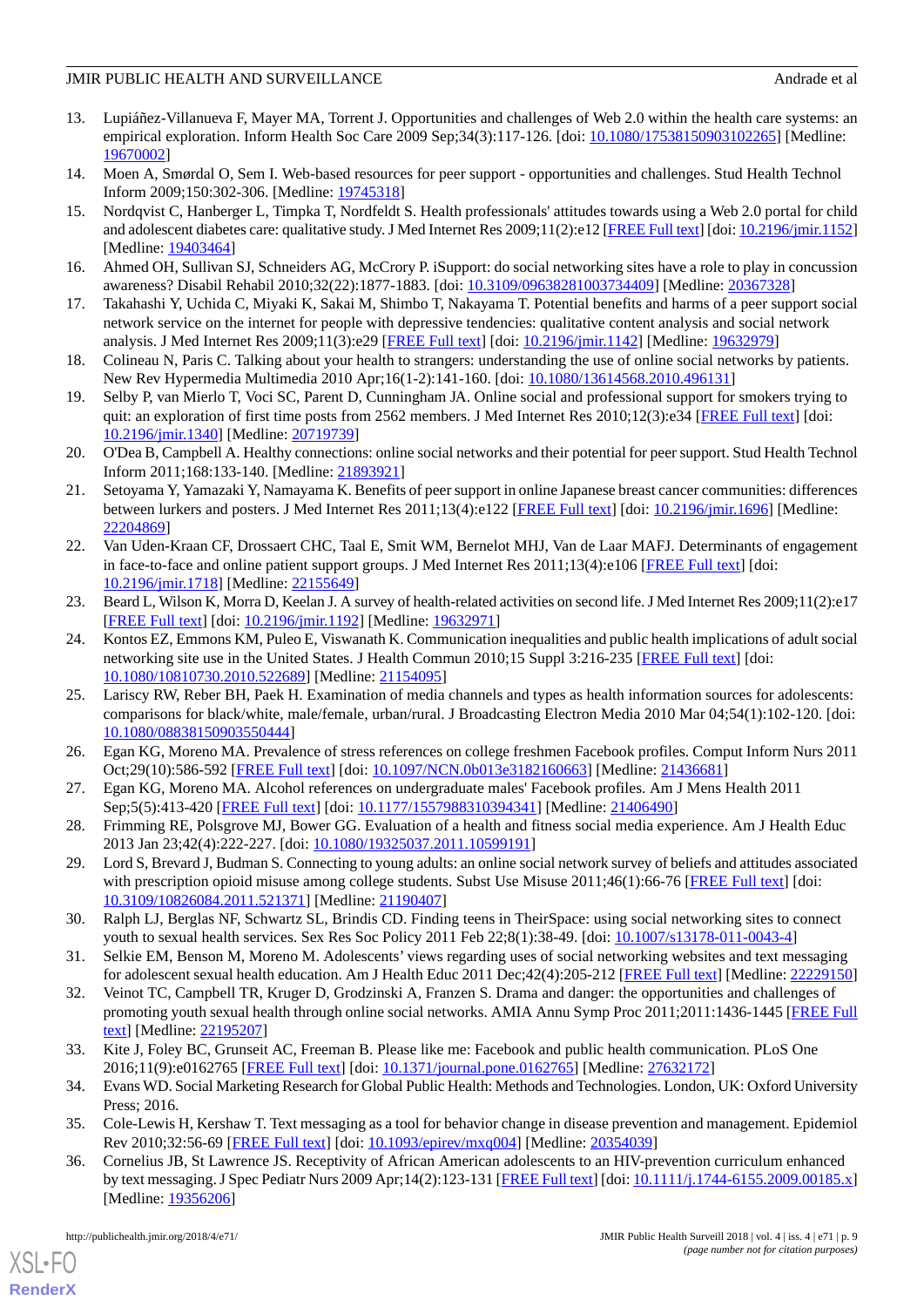- <span id="page-9-0"></span>37. Wu Y, Stanton BF, Galbraith J, Kaljee L, Cottrell L, Li X, et al. Sustaining and broadening intervention impact: a longitudinal randomized trial of 3 adolescent risk reduction approaches. Pediatrics 2003 Jan;111(1):e32-e38. [Medline: [12509592\]](http://www.ncbi.nlm.nih.gov/entrez/query.fcgi?cmd=Retrieve&db=PubMed&list_uids=12509592&dopt=Abstract)
- <span id="page-9-12"></span>38. Norman CD, Yip AL. eHealth promotion and social innovation with youth: using social and visual media to engage diverse communities. Stud Health Technol Inform 2012;172:54-70. [Medline: [22910502\]](http://www.ncbi.nlm.nih.gov/entrez/query.fcgi?cmd=Retrieve&db=PubMed&list_uids=22910502&dopt=Abstract)
- 39. Camino LA. Youth-adult partnerships: entering new territory in community work and research. Appl Dev Sci 2000 Jun;4(sup1):11-20. [doi: [10.1207/S1532480XADS04Suppl\\_2\]](http://dx.doi.org/10.1207/S1532480XADS04Suppl_2)
- 40. Zeldin S, Camino L, Mook C. The adoption of innovation in youth organizations: creating the conditions for youth-adult partnerships. J. Community Psychol 2004 Jan;33(1):121-135. [doi: [10.1002/jcop.20044](http://dx.doi.org/10.1002/jcop.20044)]
- 41. Barber T. Participation, citizenship, and well-being. Young 2009 Feb;17(1):25-40. [doi: [10.1177/110330880801700103\]](http://dx.doi.org/10.1177/110330880801700103)
- 42. Wang CC. Youth participation in Photovoice as a strategy for community change. J Community Pract 2006 Jan;14(1-2):147-161. [doi: [10.1300/J125v14n01\\_09](http://dx.doi.org/10.1300/J125v14n01_09)]
- 43. Youniss J, Mclellan JA, Su Y, Yates M. The role of community service in identity development. J Adolesc Res 2016 Jul 25;14(2):248-261. [doi: [10.1177/0743558499142006\]](http://dx.doi.org/10.1177/0743558499142006)
- <span id="page-9-1"></span>44. Mahoney JL, Harris AL, Eccles JS. Organized activity participation, positive youth development, and the overscheduling hypothesis. Soc Policy Rep 2006 Dec 01;20(4):1-32. [doi: [10.1002/j.2379-3988.2006.tb00049.x](http://dx.doi.org/10.1002/j.2379-3988.2006.tb00049.x)]
- <span id="page-9-2"></span>45. Ramey HL, Busseri MA, Khanna N, Hamilton YN, Ottawa YNRA, Rose-Krasnor L. Youth engagement and suicide risk: testing a mediated model in a Canadian community sample. J Youth Adolesc 2010 Mar;39(3):243-258. [Medline: [20143478](http://www.ncbi.nlm.nih.gov/entrez/query.fcgi?cmd=Retrieve&db=PubMed&list_uids=20143478&dopt=Abstract)]
- <span id="page-9-4"></span>46. Ramanadhan S, Mendez SR, Rao M, Viswanath K. Social media use by community-based organizations conducting health promotion: a content analysis. BMC Public Health 2013;13:1129 [[FREE Full text](http://www.biomedcentral.com/1471-2458/13/1129)] [doi: [10.1186/1471-2458-13-1129\]](http://dx.doi.org/10.1186/1471-2458-13-1129) [Medline: [24313999](http://www.ncbi.nlm.nih.gov/entrez/query.fcgi?cmd=Retrieve&db=PubMed&list_uids=24313999&dopt=Abstract)]
- 47. Moorhead SA, Hazlett DE, Harrison L, Carroll JK, Irwin A, Hoving C. A new dimension of health care: systematic review of the uses, benefits, and limitations of social media for health communication. J Med Internet Res 2013;15(4):e85 [\[FREE](http://www.jmir.org/2013/4/e85/) [Full text\]](http://www.jmir.org/2013/4/e85/) [doi: [10.2196/jmir.1933](http://dx.doi.org/10.2196/jmir.1933)] [Medline: [23615206\]](http://www.ncbi.nlm.nih.gov/entrez/query.fcgi?cmd=Retrieve&db=PubMed&list_uids=23615206&dopt=Abstract)
- <span id="page-9-3"></span>48. Huang J, Kornfield R, Emery SL. 100 million views of electronic cigarette Youtube videos and counting: quantification, content evaluation, and engagement levels of videos. J Med Internet Res 2016 Mar 18;18(3):e67 [\[FREE Full text\]](http://www.jmir.org/2016/3/e67/) [doi: [10.2196/jmir.4265](http://dx.doi.org/10.2196/jmir.4265)] [Medline: [26993213](http://www.ncbi.nlm.nih.gov/entrez/query.fcgi?cmd=Retrieve&db=PubMed&list_uids=26993213&dopt=Abstract)]
- <span id="page-9-5"></span>49. Duggan M, Ellison NG, Lampe C, Lenhart A, Madden M. Social media update 2014. Washington, DC: Pew Research Center; 2015 Jan 09. URL: [http://www.pewresearch.org/wp-content/uploads/sites/9/2015/01/PI\\_SocialMediaUpdate20144.](http://www.pewresearch.org/wp-content/uploads/sites/9/2015/01/PI_SocialMediaUpdate20144.pdf) [pdf](http://www.pewresearch.org/wp-content/uploads/sites/9/2015/01/PI_SocialMediaUpdate20144.pdf) [accessed 2018-11-06] [[WebCite Cache ID 73jY8Vw6e\]](http://www.webcitation.org/

                                73jY8Vw6e)
- 50. Adams SA. Revisiting the online health information reliability debate in the wake of "web 2.0": an inter-disciplinary literature and website review. Int J Med Inform 2010 Jun;79(6):391-400. [doi: [10.1016/j.ijmedinf.2010.01.006\]](http://dx.doi.org/10.1016/j.ijmedinf.2010.01.006) [Medline: [20188623](http://www.ncbi.nlm.nih.gov/entrez/query.fcgi?cmd=Retrieve&db=PubMed&list_uids=20188623&dopt=Abstract)]
- <span id="page-9-6"></span>51. Adams SA. Blog-based applications and health information: two case studies that illustrate important questions for consumer health informatics (CHI) research. Int J Med Inform 2010 Jun;79(6):e89-e96. [doi: [10.1016/j.ijmedinf.2008.06.009](http://dx.doi.org/10.1016/j.ijmedinf.2008.06.009)] [Medline: [18701344](http://www.ncbi.nlm.nih.gov/entrez/query.fcgi?cmd=Retrieve&db=PubMed&list_uids=18701344&dopt=Abstract)]
- <span id="page-9-7"></span>52. Ahlqvist T, Bäck A, Heinonen S, Halonen M. Road‐mapping the societal transformation potential of social media. Foresight 2010 Aug 31;12(5):3-26. [doi: [10.1108/14636681011075687\]](http://dx.doi.org/10.1108/14636681011075687)
- <span id="page-9-8"></span>53. Centers for Disease Control and Prevention, Office of the Associate Director for Communication. The health communicator's social media tool kit. Atlanta, GA: Centers for Disease Control and Prevention; 2011 Jul. URL: [http://www.cdc.gov/](http://www.cdc.gov/healthcommunication/ToolsTemplates/SocialMediaToolkit_BM.pdf) [healthcommunication/ToolsTemplates/SocialMediaToolkit\\_BM.pdf](http://www.cdc.gov/healthcommunication/ToolsTemplates/SocialMediaToolkit_BM.pdf) [accessed 2018-11-06] [[WebCite Cache ID 73jYL2ewJ\]](http://www.webcitation.org/

                                73jYL2ewJ)
- <span id="page-9-9"></span>54. De Bruyn A, Lilien GL. A multi-stage model of word-of-mouth influence through viral marketing. Int J Mark Res 2008 Sep;25(3):151-163. [doi: [10.1016/j.ijresmar.2008.03.004\]](http://dx.doi.org/10.1016/j.ijresmar.2008.03.004)
- <span id="page-9-13"></span>55. Thackeray R, Neiger BL, Hanson CL, McKenzie JF. Enhancing promotional strategies within social marketing programs: use of Web 2.0 social media. Health Promot Pract 2008 Oct;9(4):338-343. [doi: [10.1177/1524839908325335](http://dx.doi.org/10.1177/1524839908325335)] [Medline: [18936268](http://www.ncbi.nlm.nih.gov/entrez/query.fcgi?cmd=Retrieve&db=PubMed&list_uids=18936268&dopt=Abstract)]
- 56. Pagoto S, Waring ME, May CN, Ding EY, Kunz WH, Hayes R, et al. Adapting behavioral interventions for social media delivery. J Med Internet Res 2016;18(1):e24 [\[FREE Full text\]](http://www.jmir.org/2016/1/e24/) [doi: [10.2196/jmir.5086\]](http://dx.doi.org/10.2196/jmir.5086) [Medline: [26825969](http://www.ncbi.nlm.nih.gov/entrez/query.fcgi?cmd=Retrieve&db=PubMed&list_uids=26825969&dopt=Abstract)]
- <span id="page-9-10"></span>57. Kernot J, Olds T, Lewis LK, Maher C. Effectiveness of a Facebook-delivered physical activity intervention for post-partum women: a randomized controlled trial protocol. BMC Public Health 2013;13:518 [\[FREE Full text](http://www.biomedcentral.com/1471-2458/13/518)] [doi: [10.1186/1471-2458-13-518\]](http://dx.doi.org/10.1186/1471-2458-13-518) [Medline: [23714411\]](http://www.ncbi.nlm.nih.gov/entrez/query.fcgi?cmd=Retrieve&db=PubMed&list_uids=23714411&dopt=Abstract)
- <span id="page-9-11"></span>58. Merchant G, Weibel N, Patrick K, Fowler JH, Norman GJ, Gupta A, et al. Click "like" to change your behavior: a mixed methods study of college students' exposure to and engagement with Facebook content designed for weight loss. J Med Internet Res 2014;16(6):e158 [\[FREE Full text](http://www.jmir.org/2014/6/e158/)] [doi: [10.2196/jmir.3267\]](http://dx.doi.org/10.2196/jmir.3267) [Medline: [24964294](http://www.ncbi.nlm.nih.gov/entrez/query.fcgi?cmd=Retrieve&db=PubMed&list_uids=24964294&dopt=Abstract)]
- 59. Bull SS, Levine DK, Black SR, Schmiege SJ, Santelli J. Social media-delivered sexual health intervention: a cluster randomized controlled trial. Am J Prev Med 2012 Nov;43(5):467-474 [[FREE Full text](http://europepmc.org/abstract/MED/23079168)] [doi: [10.1016/j.amepre.2012.07.022\]](http://dx.doi.org/10.1016/j.amepre.2012.07.022) [Medline: [23079168](http://www.ncbi.nlm.nih.gov/entrez/query.fcgi?cmd=Retrieve&db=PubMed&list_uids=23079168&dopt=Abstract)]
- 60. Uhrig J, Bann C, Williams P, Evans WD. Social networking websites as a platform for disseminating social marketing interventions: an exploratory pilot study. Soc Mark Q 2010 Feb 26;16(1):2-20. [doi: [10.1080/15245000903528365\]](http://dx.doi.org/10.1080/15245000903528365)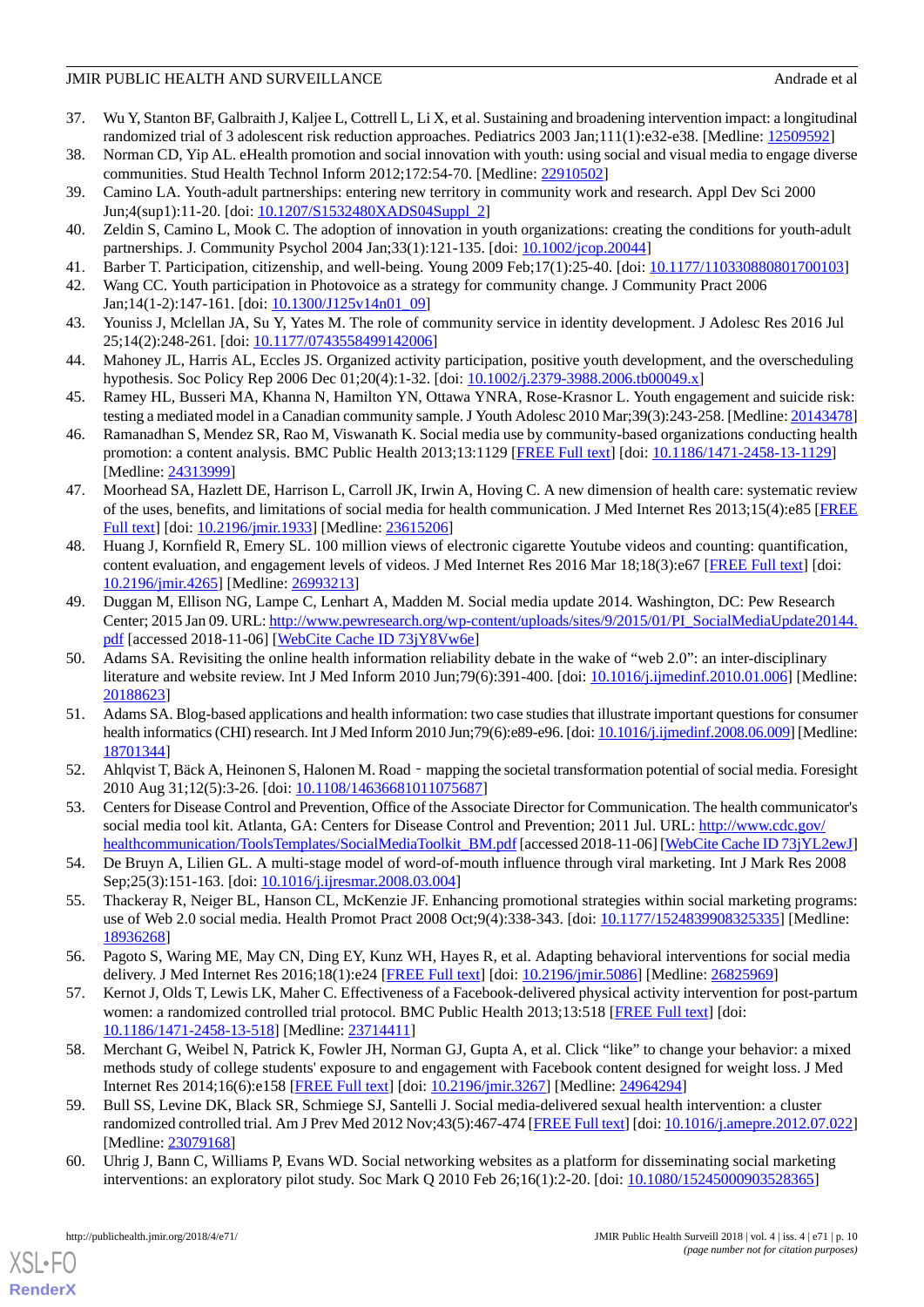- 61. Royer HR, Fernandez-Lambert KM, Moreno MA. Formative research for the development of an interactive web-based sexually transmitted disease management intervention for young women. Comput Inform Nurs 2013 Sep;31(9):430-438. [doi: [10.1097/01.NCN.0000432123.79452.32](http://dx.doi.org/10.1097/01.NCN.0000432123.79452.32)] [Medline: [24080752](http://www.ncbi.nlm.nih.gov/entrez/query.fcgi?cmd=Retrieve&db=PubMed&list_uids=24080752&dopt=Abstract)]
- <span id="page-10-1"></span><span id="page-10-0"></span>62. Hood JE, Friedman AL. Unveiling the hidden epidemic: a review of stigma associated with sexually transmissible infections. Sex Health 2011 Jun;8(2):159-170. [doi: [10.1071/SH10070](http://dx.doi.org/10.1071/SH10070)] [Medline: [21592429](http://www.ncbi.nlm.nih.gov/entrez/query.fcgi?cmd=Retrieve&db=PubMed&list_uids=21592429&dopt=Abstract)]
- 63. Veale HJ, Sacks-Davis R, Weaver ER, Pedrana AE, Stoové MA, Hellard ME. The use of social networking platforms for sexual health promotion: identifying key strategies for successful user engagement. BMC Public Health 2015;15:85 [\[FREE](http://bmcpublichealth.biomedcentral.com/articles/10.1186/s12889-015-1396-z) [Full text\]](http://bmcpublichealth.biomedcentral.com/articles/10.1186/s12889-015-1396-z) [doi: [10.1186/s12889-015-1396-z\]](http://dx.doi.org/10.1186/s12889-015-1396-z) [Medline: [25884461\]](http://www.ncbi.nlm.nih.gov/entrez/query.fcgi?cmd=Retrieve&db=PubMed&list_uids=25884461&dopt=Abstract)
- <span id="page-10-10"></span>64. Theiss SK, Burke RM, Cory JL, Fairley TL. Getting beyond impressions: an evaluation of engagement with breast cancer-related Facebook content. mHealth 2016 Nov 07;2:41-41. [doi: [10.21037/mhealth.2016.10.02](http://dx.doi.org/10.21037/mhealth.2016.10.02)]
- <span id="page-10-9"></span>65. Strekalova YA, Damiani RE. Message design and audience engagement with tobacco prevention posts on social media. J Cancer Educ 2018 Jun;33(3):668-672. [doi: [10.1007/s13187-016-1135-x\]](http://dx.doi.org/10.1007/s13187-016-1135-x) [Medline: [27832508\]](http://www.ncbi.nlm.nih.gov/entrez/query.fcgi?cmd=Retrieve&db=PubMed&list_uids=27832508&dopt=Abstract)
- 66. Nguyen P, Gold J, Pedrana A, Chang S, Howard S, Ilic O, et al. Sexual health promotion on social networking sites: a process evaluation of The FaceSpace Project. J Adolesc Health 2013 Jul;53(1):98-104. [doi: [10.1016/j.jadohealth.2013.02.007\]](http://dx.doi.org/10.1016/j.jadohealth.2013.02.007) [Medline: [23583509](http://www.ncbi.nlm.nih.gov/entrez/query.fcgi?cmd=Retrieve&db=PubMed&list_uids=23583509&dopt=Abstract)]
- <span id="page-10-2"></span>67. Gough A, Hunter RF, Ajao O, Jurek A, McKeown G, Hong J, et al. Tweet for behavior change: using social media for the dissemination of public health messages. JMIR Public Health Surveill 2017 Mar 23;3(1):e14 [\[FREE Full text\]](http://publichealth.jmir.org/2017/1/e14/) [doi: [10.2196/publichealth.6313\]](http://dx.doi.org/10.2196/publichealth.6313) [Medline: [28336503\]](http://www.ncbi.nlm.nih.gov/entrez/query.fcgi?cmd=Retrieve&db=PubMed&list_uids=28336503&dopt=Abstract)
- <span id="page-10-3"></span>68. Neiger BL, Thackeray R, Burton SH, Giraud-Carrier CG, Fagen MC. Evaluating social media's capacity to develop engaged audiences in health promotion settings: use of Twitter metrics as a case study. Health Promot Pract 2013 Mar;14(2):157-162. [doi: [10.1177/1524839912469378](http://dx.doi.org/10.1177/1524839912469378)] [Medline: [23271716\]](http://www.ncbi.nlm.nih.gov/entrez/query.fcgi?cmd=Retrieve&db=PubMed&list_uids=23271716&dopt=Abstract)
- <span id="page-10-4"></span>69. Colby SL, Ortman JM. Projections of the size and composition of the U.S. populationto 2060: population estimates and projections. Washington, DC: United States Census Bureau; 2015 Mar. URL: [https://census.gov/content/dam/Census/](https://census.gov/content/dam/Census/library/publications/2015/demo/p25-1143.pdf) [library/publications/2015/demo/p25-1143.pdf](https://census.gov/content/dam/Census/library/publications/2015/demo/p25-1143.pdf) [accessed 2018-11-06] [[WebCite Cache ID 73jYvmBma](http://www.webcitation.org/

                                73jYvmBma)]
- 70. Centers for Disease Control and Prevention. Reported tuberculosis in the United States, 2016. Atlanta, GA: CDC; 2016. URL: [https://www.cdc.gov/tb/statistics/reports/2016/pdfs/2016\\_Surveillance\\_FullReport.pdf](https://www.cdc.gov/tb/statistics/reports/2016/pdfs/2016_Surveillance_FullReport.pdf)[\[WebCite Cache ID 73oI1064N\]](http://www.webcitation.org/

                                73oI1064N)
- 71. Centers for Disease Control and Prevention. HIV Surveillance Report: diagnoses of HIV infection among adults and adolescents, by area of residence, 2011--United States and 6 dependent areas. Atlanta, GA: CDC; 2013. URL: [https://www.](https://www.cdc.gov/hiv/pdf/statistics_2011_HIV_Surveillance_Report_vol_23.pdf) [cdc.gov/hiv/pdf/statistics\\_2011\\_HIV\\_Surveillance\\_Report\\_vol\\_23.pdf\[](https://www.cdc.gov/hiv/pdf/statistics_2011_HIV_Surveillance_Report_vol_23.pdf)[WebCite Cache ID 73oIB9l62\]](http://www.webcitation.org/

                                73oIB9l62)
- 72. Centers for Disease Control and Prevention. Asthma surveillance data. Atlanta, GA: CDC; 2013. URL: [https://www.cdc.gov/](https://www.cdc.gov/asthma/asthmadata.htm) [asthma/asthmadata.htm\[](https://www.cdc.gov/asthma/asthmadata.htm)[WebCite Cache ID 73oIKJJtT](http://www.webcitation.org/

                                73oIKJJtT)]
- 73. Blackwell DL, Lucas JW, Clarke TC. Summary health statistics for U.S. adults: national health interview survey, 2012. Vital Health Stat 10 2014 Feb(260):1-161 [\[FREE Full text\]](http://www.cdc.gov/nchs/data/series/sr_10/sr10_260.pdf) [Medline: [24819891](http://www.ncbi.nlm.nih.gov/entrez/query.fcgi?cmd=Retrieve&db=PubMed&list_uids=24819891&dopt=Abstract)]
- 74. National Center for Health Statistics. Health, United States 2013: with special feature on prescription drugs, table 42. Hyattsville, MD: NCHS; 2014.
- 75. Ogden CL, Carroll MD, Kit BK, Flegal KM. Prevalence of childhood and adult obesity in the United States, 2011-2012. JAMA 2014 Feb 26;311(8):806-814. [doi: [10.1001/jama.2014.732](http://dx.doi.org/10.1001/jama.2014.732)] [Medline: [24570244](http://www.ncbi.nlm.nih.gov/entrez/query.fcgi?cmd=Retrieve&db=PubMed&list_uids=24570244&dopt=Abstract)]
- 76. Eaton DK, Kann L, Kinchen S, Shanklin S, Ross J, Hawkins J, Centers for Disease Control and Prevention (CDC). Youth risk behavior surveillance - United States, 2009. MMWR Surveill Summ 2010 Jun 04;59(5):1-142 [[FREE Full text\]](https://www.cdc.gov/mmwr/preview/mmwrhtml/ss5905a1.htm) [Medline: [20520591](http://www.ncbi.nlm.nih.gov/entrez/query.fcgi?cmd=Retrieve&db=PubMed&list_uids=20520591&dopt=Abstract)]
- <span id="page-10-7"></span>77. Eaton DK, Kann L, Kinchen S, Shanklin S, Flint KH, Hawkins J, Centers for Disease Control and Prevention (CDC). Youth risk behavior surveillance - United States, 2011. MMWR Surveill Summ 2012 Jun 08;61(4):1-162 [[FREE Full text\]](https://www.cdc.gov/mmwr/preview/mmwrhtml/ss6104a1.htm) [Medline: [22673000](http://www.ncbi.nlm.nih.gov/entrez/query.fcgi?cmd=Retrieve&db=PubMed&list_uids=22673000&dopt=Abstract)]
- <span id="page-10-6"></span><span id="page-10-5"></span>78. Johnston LD, O'Malley PM, Bachman JG, Schulenberg JE. Monitoring the Future, National Results on Adolescent Drug Use: Overview of Key Findings. Ann Arbor, MI: Institute for Social Research, University of Michigan; 2011.
- 79. Trejos-Castillo E, Vazsonyi AT. Risky sexual behaviors in first and second generation Hispanic immigrant youth. J Youth Adolesc 2008 Dec 13;38(5):719-731. [doi: [10.1007/s10964-008-9369-5\]](http://dx.doi.org/10.1007/s10964-008-9369-5)
- <span id="page-10-8"></span>80. Moorman JE, Akinbami LJ, Bailey CM, Zahran HS, King ME, Johnson CA, et al. National surveillance of asthma: United States, 2001-2010. Vital Health Stat 3 2012 Nov(35):1-58 [[FREE Full text\]](https://www.cdc.gov/nchs/data/series/sr_03/sr03_035.pdf) [Medline: [24252609\]](http://www.ncbi.nlm.nih.gov/entrez/query.fcgi?cmd=Retrieve&db=PubMed&list_uids=24252609&dopt=Abstract)
- 81. Vyas AN, Landry M, Schnider M, Rojas AM, Wood SF. Public health interventions: reaching Latino adolescents via short message service and social media. J Med Internet Res 2012 Jul 12;14(4):e99 [\[FREE Full text\]](http://www.jmir.org/2012/4/e99/) [doi: [10.2196/jmir.2178\]](http://dx.doi.org/10.2196/jmir.2178) [Medline: [22789678](http://www.ncbi.nlm.nih.gov/entrez/query.fcgi?cmd=Retrieve&db=PubMed&list_uids=22789678&dopt=Abstract)]
- 82. Wong CA, Merchant RM, Moreno MA. Using social media to engage adolescents and young adults with their health. Healthc (Amst) 2014 Dec;2(4):220-224 [[FREE Full text](http://europepmc.org/abstract/MED/25984444)] [doi: [10.1016/j.hjdsi.2014.10.005](http://dx.doi.org/10.1016/j.hjdsi.2014.10.005)] [Medline: [25984444\]](http://www.ncbi.nlm.nih.gov/entrez/query.fcgi?cmd=Retrieve&db=PubMed&list_uids=25984444&dopt=Abstract)
- 83. Social media fact sheet. Washington, DC: Pew Research Center; 2018 Feb 05. URL: [http://www.pewinternet.org/fact-sheet/](http://www.pewinternet.org/fact-sheet/social-media/) [social-media/](http://www.pewinternet.org/fact-sheet/social-media/) [accessed 2018-11-09] [[WebCite Cache ID 73oImuZKv\]](http://www.webcitation.org/

                                73oImuZKv)
- 84. Social media, social life: how teens view their digital lives. San Francisco, CA: Common Sense Media; 2012. URL: [http:/](http://www.commonsensemedia.org/sites/default/files/research/socialmediasociallife-final-061812.pdf) [/www.commonsensemedia.org/sites/default/files/research/socialmediasociallife-final-061812.pdf](http://www.commonsensemedia.org/sites/default/files/research/socialmediasociallife-final-061812.pdf) [accessed 2018-11-06] [[WebCite Cache ID 73ja89rfC](http://www.webcitation.org/

                                73ja89rfC)]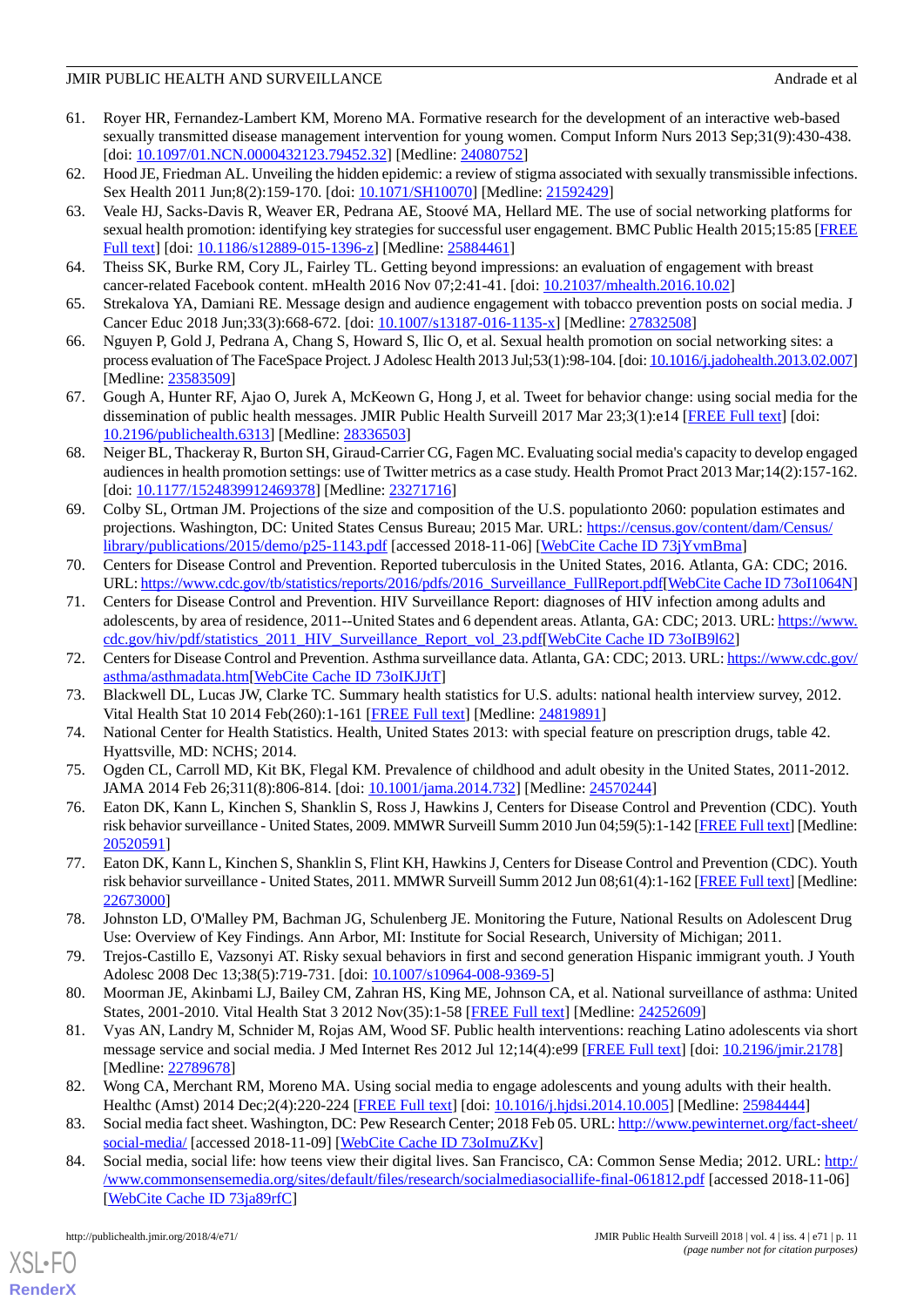- 85. Landry M, Vyas A, Turner M, Glick S, Wood S. Evaluation of social media utilization by Latino adolescents: implications for mobile health interventions. JMIR Mhealth Uhealth 2015 Sep 29;3(3):e89 [\[FREE Full text](http://mhealth.jmir.org/2015/3/e89/)] [doi: [10.2196/mhealth.4374\]](http://dx.doi.org/10.2196/mhealth.4374) [Medline: [26420553](http://www.ncbi.nlm.nih.gov/entrez/query.fcgi?cmd=Retrieve&db=PubMed&list_uids=26420553&dopt=Abstract)]
- 86. McNab C. What social media offers to health professionals and citizens. Bull World Health Organ 2009 Aug;87(8):566 [[FREE Full text](http://www.scielosp.org/scielo.php?script=sci_arttext&pid=S0042-96862009000800002&lng=en&nrm=iso&tlng=en)] [Medline: [19704998](http://www.ncbi.nlm.nih.gov/entrez/query.fcgi?cmd=Retrieve&db=PubMed&list_uids=19704998&dopt=Abstract)]
- 87. Martinez O, Wu E, Shultz AZ, Capote J, López RJ, Sandfort T, et al. Still a hard-to-reach population? Using social media to recruit Latino gay couples for an HIV intervention adaptation study. J Med Internet Res 2014;16(4):e113 [[FREE Full](http://www.jmir.org/2014/4/e113/) [text](http://www.jmir.org/2014/4/e113/)] [doi: [10.2196/jmir.3311](http://dx.doi.org/10.2196/jmir.3311)] [Medline: [24763130](http://www.ncbi.nlm.nih.gov/entrez/query.fcgi?cmd=Retrieve&db=PubMed&list_uids=24763130&dopt=Abstract)]
- 88. Young SD, Szekeres G, Coates T. Sexual risk and HIV prevention behaviours among African-American and Latino MSM social networking users. Int J STD AIDS 2013 Aug;24(8):643-649 [\[FREE Full text\]](http://europepmc.org/abstract/MED/23970575) [doi: [10.1177/0956462413478875](http://dx.doi.org/10.1177/0956462413478875)] [Medline: [23970575](http://www.ncbi.nlm.nih.gov/entrez/query.fcgi?cmd=Retrieve&db=PubMed&list_uids=23970575&dopt=Abstract)]
- <span id="page-11-0"></span>89. Ellis BH, Miller AB, Baldwin H, Abdi S. New directions in refugee youth mental health services: overcoming barriers to engagement. J Child Adolesc Trauma 2011;4(1):69-85. [doi: [10.1080/19361521.2011.545047\]](http://dx.doi.org/10.1080/19361521.2011.545047)
- <span id="page-11-1"></span>90. Larsen B, Benitez T, Cano M, Dunsiger SS, Marcus BH, Mendoza-Vasconez A, et al. Web-based physical activity intervention for Latina adolescents: feasibility, acceptability, and potential efficacy of the Niñas Saludables Study. J Med Internet Res 2018 May 09;20(5):e170 [\[FREE Full text\]](http://www.jmir.org/2018/5/e170/) [doi: [10.2196/jmir.9206\]](http://dx.doi.org/10.2196/jmir.9206) [Medline: [29743151\]](http://www.ncbi.nlm.nih.gov/entrez/query.fcgi?cmd=Retrieve&db=PubMed&list_uids=29743151&dopt=Abstract)
- 91. Edberg M, Cleary S, Vyas A. A trajectory model for understanding and assessing health disparities in immigrant/refugee communities. J Immigrant Minority Health 2010 Mar 20;13(3):576-584. [doi: [10.1007/s10903-010-9337-5](http://dx.doi.org/10.1007/s10903-010-9337-5)]
- <span id="page-11-2"></span>92. Chou WS, Prestin A, Lyons C, Wen K. Web 2.0 for health promotion: reviewing the current evidence. Am J Public Health 2013 Jan;103(1):e9-18. [doi: [10.2105/AJPH.2012.301071\]](http://dx.doi.org/10.2105/AJPH.2012.301071) [Medline: [23153164\]](http://www.ncbi.nlm.nih.gov/entrez/query.fcgi?cmd=Retrieve&db=PubMed&list_uids=23153164&dopt=Abstract)
- <span id="page-11-3"></span>93. Norman CD, Skinner HA. Engaging youth in e-health promotion: lessons learned from a decade of TeenNet research. Adolesc Med State Art Rev 2007 Aug;18(2):357-69, xii. [Medline: [18605651](http://www.ncbi.nlm.nih.gov/entrez/query.fcgi?cmd=Retrieve&db=PubMed&list_uids=18605651&dopt=Abstract)]
- <span id="page-11-4"></span>94. Edberg MC, Cleary SD, Andrade EL, Evans WD, Simmons LK, Cubilla-Batista I. Applying ecological positive youth development theory to address health disparities in an immigrant Latino community. Health Promot Pract 2016 Apr 18;18(4):488-496. [doi: [10.1177/1524839916638302\]](http://dx.doi.org/10.1177/1524839916638302)
- <span id="page-11-6"></span><span id="page-11-5"></span>95. Lerner RM. The positive youth development perspective: theoretical and empirical bases of a strengths-based approach to adolescent development. In: Lopez SJ, Snyder CR, editors. The Oxford Handbook of Positive Psychology. 2nd edition. New York, NY: Oxford University Press; 2012.
- <span id="page-11-7"></span>96. Silbereisen RK, Lerner RM. Approaches to Positive Youth Development. London, UK: Sage Publications; 2007.
- 97. Andrade EL, Cubilla IC, Sojo-Lara G, Cleary SD, Edberg MC, Simmons LK. Where PYD meets CBPR: a Photovoice program for Latino immigrant youth. J Youth Dev 2015 Jun 01;10(2):55-71. [doi: [10.5195/JYD.2015.408\]](http://dx.doi.org/10.5195/JYD.2015.408)
- 98. Andrade EL, Evans WD, Barrett ND, Cleary SD, Edberg MC, Alvayero RD, et al. Development of the place-based Adelante social marketing campaign for prevention of substance use, sexual risk and violence among Latino immigrant youth. Health Educ Res 2018 Apr 01;33(2):125-144. [doi: [10.1093/her/cyx076\]](http://dx.doi.org/10.1093/her/cyx076) [Medline: [29329436](http://www.ncbi.nlm.nih.gov/entrez/query.fcgi?cmd=Retrieve&db=PubMed&list_uids=29329436&dopt=Abstract)]
- 99. Evans WD, Andrade E, Villalba R, Cubilla I, Rivera I, Edberg M. Turning the corner: development of the Adelante program brand for Latino youth. Social Mark Q 2015 Nov 03;22(1):19-33. [doi: [10.1177/1524500415614838](http://dx.doi.org/10.1177/1524500415614838)]
- <span id="page-11-11"></span>100. Andrade EL, Evans WD, Edberg MC, Cleary SD, Villalba R, Batista IC. Victor and Erika Webvonela: an innovative generation @ audience engagement strategy for prevention. J Health Commun 2015;20(12):1465-1472 [[FREE Full text](http://europepmc.org/abstract/MED/26252644)] [doi: [10.1080/10810730.2015.1018648](http://dx.doi.org/10.1080/10810730.2015.1018648)] [Medline: [26252644\]](http://www.ncbi.nlm.nih.gov/entrez/query.fcgi?cmd=Retrieve&db=PubMed&list_uids=26252644&dopt=Abstract)
- <span id="page-11-9"></span><span id="page-11-8"></span>101. Cubilla-Batista I, Andrade EL, Cleary SD, Edberg MC, Evans WD, Simmons LK, et al. Picturing Adelante. Soc Mark Q 2016 Aug; 23(1): 18-35. [doi: [10.1177/1524500416656586](http://dx.doi.org/10.1177/1524500416656586)]
- 102. Barrett N, Villalba R, Andrade E, Beltran A, Evans WD. Adelante ambassadors: using digital media to facilitate community engagement and risk prevention for Latino youth. J Youth Dev 2017 Dec 13;12(4):81-106. [doi: [10.5195/jyd.2017.513\]](http://dx.doi.org/10.5195/jyd.2017.513)
- <span id="page-11-10"></span>103. Miller-Day M, Hecht ML. Narrative means to preventative ends: a narrative engagement framework for designing prevention interventions. Health Commun 2013 Oct;28(7):657-670. [doi: [10.1080/10410236.2012.762861\]](http://dx.doi.org/10.1080/10410236.2012.762861)
- <span id="page-11-12"></span>104. Evans WD. Social Marketing: Global Perspectives, Strategies and Effects on Consumer Behavior. Hauppauge, NY: Nova Science; 2016.
- <span id="page-11-13"></span>105. Storey JD, Saffitz GB, Rimon JG. Social marketing. In: Glanz K, Rimer BK, Viswanath K, editors. Health Behavior and Health Education: Theory, Research, and Practice. San Francisco, CA: Jossey-Bass; 2008:435-464.
- <span id="page-11-14"></span>106. Evans WD, Blitstein J, Vallone D, Post S, Nielsen W. Systematic review of health branding: growth of a promising practice. Transl Behav Med 2015 Mar;5(1):24-36 [\[FREE Full text\]](http://europepmc.org/abstract/MED/25729450) [doi: [10.1007/s13142-014-0272-1](http://dx.doi.org/10.1007/s13142-014-0272-1)] [Medline: [25729450](http://www.ncbi.nlm.nih.gov/entrez/query.fcgi?cmd=Retrieve&db=PubMed&list_uids=25729450&dopt=Abstract)]
- 107. US Census Bureau. Quick facts: Langley Park CDP, Maryland. URL: [https://www.census.gov/quickfacts/](https://www.census.gov/quickfacts/langleyparkcdpmaryland) [langleyparkcdpmaryland](https://www.census.gov/quickfacts/langleyparkcdpmaryland) [accessed 2018-11-09] [[WebCite Cache ID 73oJEYMkT\]](http://www.webcitation.org/

                                73oJEYMkT)
- 108. Facebook Business. Post engagement. Menlo Park, CA: Facebook, Inc; 2018. URL: [https://www.facebook.com/business/](https://www.facebook.com/business/help/735720159834389?helpref=search&sr=6&query=engagement%20metrics) [help/735720159834389?helpref=search&sr=6&query=engagement%20metrics](https://www.facebook.com/business/help/735720159834389?helpref=search&sr=6&query=engagement%20metrics) [accessed 2017-11-03]
- 109. Fergie G, Hunt K, Hilton S. Social media as a space for support: young adults' perspectives on producing and consuming user-generated content about diabetes and mental health. Soc Sci Med 2016 Dec;170:46-54 [[FREE Full text](https://linkinghub.elsevier.com/retrieve/pii/S0277-9536(16)30565-2)] [doi: [10.1016/j.socscimed.2016.10.006](http://dx.doi.org/10.1016/j.socscimed.2016.10.006)] [Medline: [27750067](http://www.ncbi.nlm.nih.gov/entrez/query.fcgi?cmd=Retrieve&db=PubMed&list_uids=27750067&dopt=Abstract)]